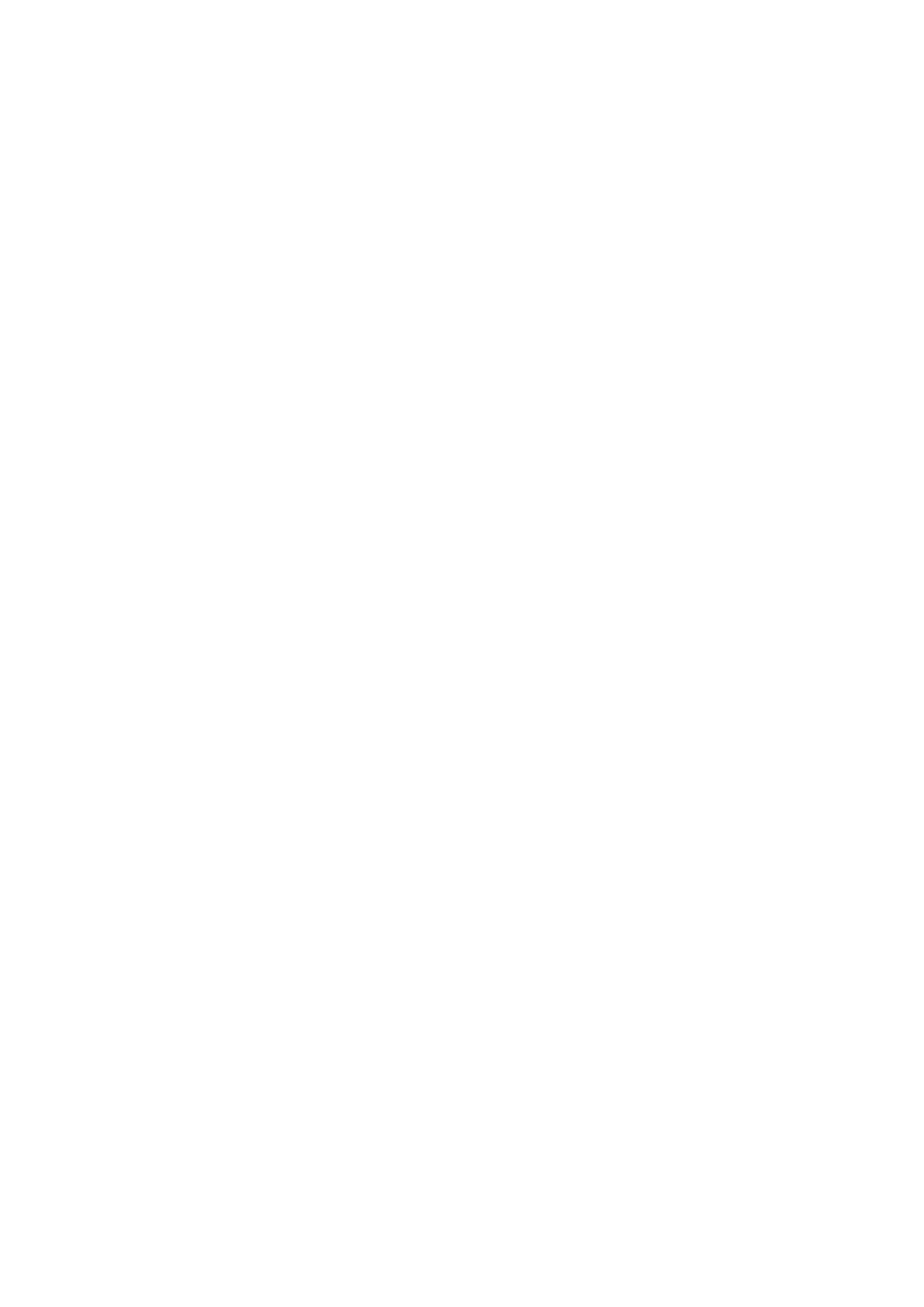# **Summary**

This briefing report uses data from two YouGov surveys commissioned by the Food Foundation over 14-17 May 2020 and 6-8 July 2020 to examine how risk of food insecurity compares for adults who have been furloughed or newly without work since February 2020 compared to those who have remained in work. It finds that, after adjusting for sociodemographic characteristics, adults who were working in February 2020 but who reported being unemployed in May or July were about 2.5 times more likely to be experiencing food insecurity than those who remained in work (18.5% vs. 7.4%, respectively). An equivalent rise was not observed for adults who had been working in February but who were furloughed in May or June, suggesting this scheme has protected this group from the dramatic rise in food insecurity observed for those who became unemployed. However, compared to those who remained in employment, significantly higher rates of food insecurity were still observed among people who were furloughed (10.2% vs. 7.4%, respectively).

Based on worst-case projections from the Office for Budgetary Responsibility of a rise in unemployment to 13.2%, it is estimated that there will be 251,892 to 336,533 more working age adults made food insecure on account of transitions from furlough or employment to unemployment, respectively, in the coming six months. In light of this evidence, there is an urgent need to address the inadequacy of income protection for the newly unemployed.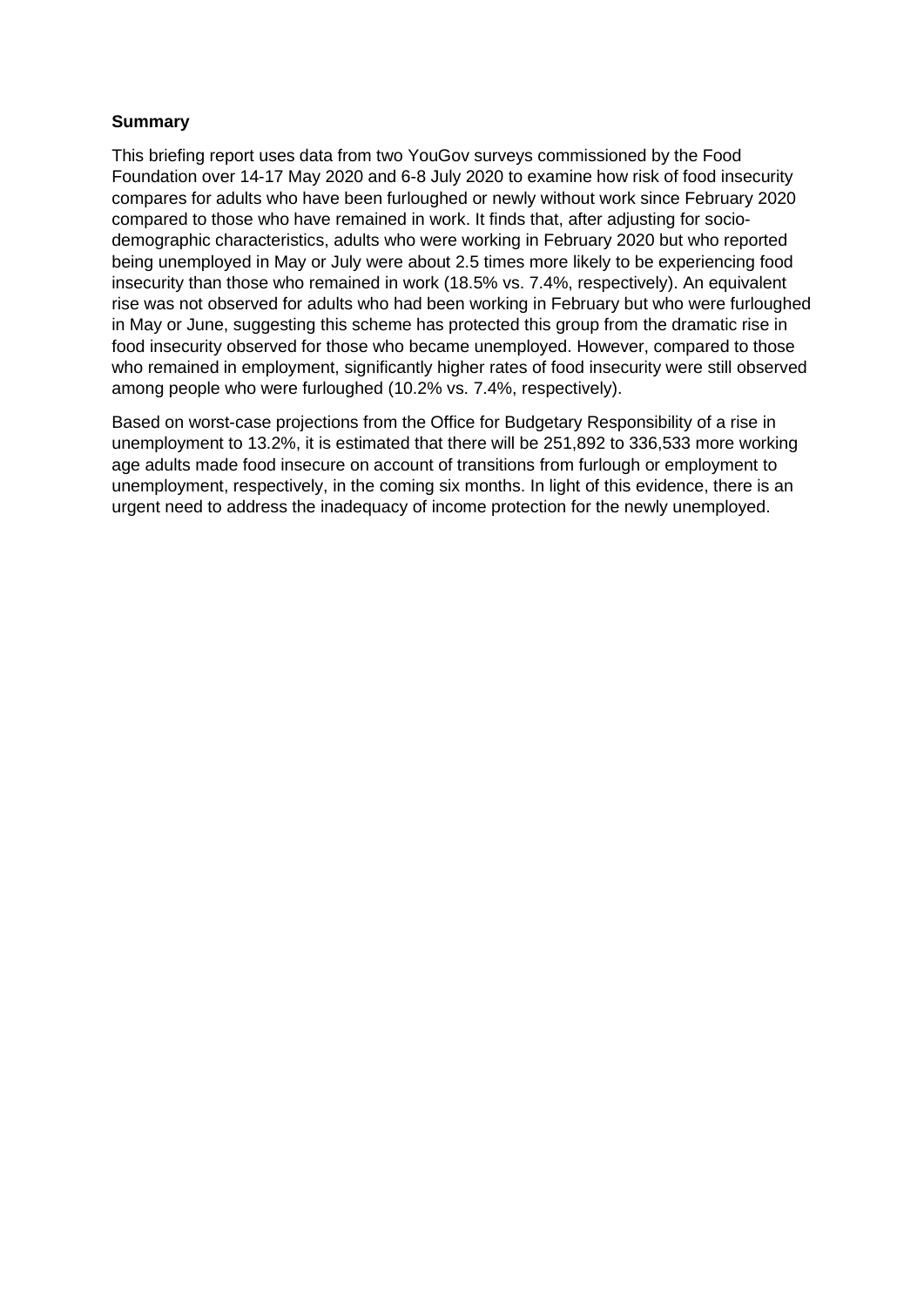#### **Introduction**

The COVID-19 pandemic in the UK has turned life upside down for millions of people in many different ways since March 2020, but even as lockdown measures have eased, the economic impacts continue to mount. People lost jobs and lost hours of work in early lockdown as businesses shut, nurseries, childminders and schools closed, and government guidance all but ordered home working for those working in non-essential services. From just March to April, the claimant count increased from 1,240,122 to 2,098,153, reflecting the immediate impacts of the lockdown on earnings and jobs.<sup>1</sup> By July, it reached 2,688,694. Recent data from the Office for National Statistics showed that there were 220,000 fewer people in employment over April to June than there were over January to March, with older and younger workers, people in part-time work, and the self-employed worst affected.<sup>2</sup>

However, the impacts of COVID-19 on employment and earnings could have potentially been much worse had the UK Government not introduced measures to allow employers to retain workers and to subsidise the loss of incomes for people who were self-employed. The Coronavirus Job Retention Scheme<sup>3</sup> enabled employers to furlough their workers and continue to pay them, with 80% of wages being subsidised by the Government up to a maximum salary of £2,500 per month. For people who were self-employed before 2019-20, the Government's Self-Employment Income scheme<sup>4</sup> paid a grant worth up to 80% of 3months' earnings based on the previous earning levels, up to £7500, from the middle of May.

But weaknesses in these schemes have been identified. In the first months of the Coronavirus Job Retention Scheme scheme, the scheme could only be applied to employees who stopped work completely. This meant that people who had hours reduced but who were still able to work would have experienced losses in income without any replacement.<sup>5</sup>

The scheme also has not taken into account what difference a loss of 20% of income could make to some employees. Whilst employers could choose to top-up wages to their employees' full level of earnings, in a YouGov survey commissioned by the Resolution Foundation, only 21% of furloughed employees reported receiving their full wages from their employer.<sup>6</sup> For low-income individuals on the scheme not receiving a topped-up wage, a 20% pay cut has likely significantly impacted their ability to cover living expenses, and the same survey from the Resolution Foundation found that lowest paid workers have been more likely to be furloughed than the highest paid.<sup>7</sup>

 $1$  The claimant count is a count of the number of people claiming benefits primarily because they are unemployed or eligible for unemployment-related benefit support on Universal Credit. It includes people who receive unemployment-related benefit support on Universal Credit and people who receive Jobseeker's Allowance. The data reported here are available from the Office of National Statistics.

[https://www.ons.gov.uk/employmentandlabourmarket/peopleinwork/employmentandemployeetypes/bulleti](https://www.ons.gov.uk/employmentandlabourmarket/peopleinwork/employmentandemployeetypes/bulletins/uklabourmarket/august2020#claimant-count-experimental-statistics) [ns/uklabourmarket/august2020#claimant-count-experimental-statistics](https://www.ons.gov.uk/employmentandlabourmarket/peopleinwork/employmentandemployeetypes/bulletins/uklabourmarket/august2020#claimant-count-experimental-statistics) 2

[https://www.ons.gov.uk/employmentandlabourmarket/peopleinwork/employmentandemployeetypes/bulleti](https://www.ons.gov.uk/employmentandlabourmarket/peopleinwork/employmentandemployeetypes/bulletins/employmentintheuk/august2020) [ns/employmentintheuk/august2020](https://www.ons.gov.uk/employmentandlabourmarket/peopleinwork/employmentandemployeetypes/bulletins/employmentintheuk/august2020)

<sup>3</sup> [https://www.gov.uk/government/collections/coronavirus-job-retention-scheme](about:blank)

<sup>4</sup> [https://www.gov.uk/guidance/claim-a-grant-through-the-coronavirus-covid-19-self-employment-income](about:blank)[support-scheme](about:blank)

<sup>5</sup> [https://www.ifs.org.uk/uploads/publications/bns/BN277-Income-protection-for-the-self-employed-and](https://www.ifs.org.uk/uploads/publications/bns/BN277-Income-protection-for-the-self-employed-and-employees-during-the-coronavirus-crisis.pdf)[employees-during-the-coronavirus-crisis.pdf](https://www.ifs.org.uk/uploads/publications/bns/BN277-Income-protection-for-the-self-employed-and-employees-during-the-coronavirus-crisis.pdf)

<sup>6</sup> <https://www.resolutionfoundation.org/publications/the-effects-of-the-coronavirus-crisis-on-workers/>  $<sup>7</sup>$  Ibid.</sup>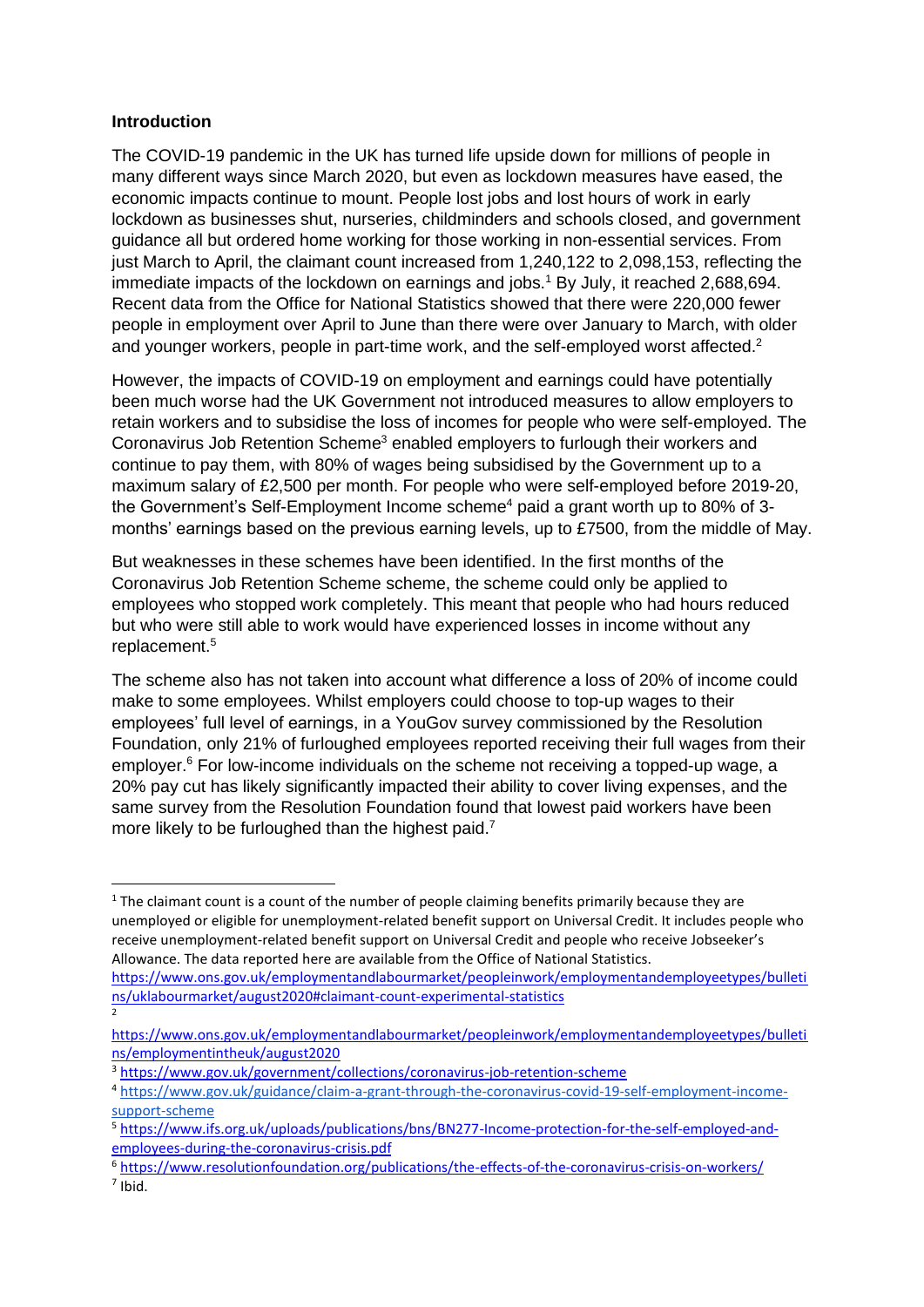The scheme for people who are self-employed was criticised for its slow implementation, with individuals only being able to assess their eligibility from early May and apply in mid-May, with grants being paid out 6 days later.<sup>8</sup> Importantly, people who recently became selfemployed were not eligible for the scheme, nor were people with less than half of their earnings from self-employment or people with earnings of more than £50,000.<sup>9</sup> Whilst generous when received, especially for self-employed people who were able to continue some level of work through the lockdown,<sup>10</sup> the delay in payment could have caused substantial financial hardship for self-employed people with little savings before the crisis.

In contrast to these schemes, only Universal Credit has been available for people made newly unemployed.<sup>11</sup> Although a boost in the monthly standard allowance of £20 per week was announced as part of the response to the economic impacts of coronavirus,<sup>12</sup> compared to the furlough scheme paying up to £2,500 a month, the monthly standard allowance for a single claimant without children over the age of 25 who is looking for work on Universal Credit is still only £409.89 (plus any housing elements claimants are entitled to). For anyone over 25 moving from a full-time job paid the national living wage of £8.72 per hour and takehome pay of about £1260 per month, a transition from even low-wage work to Universal Credit is likely to be crushing.

Over the course of the lockdown, there has been plenty of evidence suggesting that more and more people have been struggling to make ends meet.<sup>13,14,15</sup> In the first three weeks of lockdown, we estimated the prevalence of food insecurity to be four times higher than when it was last measured in 2018.<sup>16</sup> Adults who had reported income losses arising from COVID-19 were at much higher risk of experiencing food insecurity than adults whose incomes had been unaffected. Recent qualitative research from Bright Harbour and the Food Standards Agency<sup>17</sup> explored reasons for households newly experiencing food insecurity since March, and found many were people who worked jobs that could not be done remotely, who held mixed work, who had zero-hours contracts or who normally worked overtime to supplement low wages. Having been just about managing before the COVID-19 crisis, the loss of work against a backdrop of little savings and/or debt meant they simply did not have enough income to afford sufficient food. Lastly, quantitative evidence from food banks<sup>18</sup> and the Food Standards Agency<sup>19</sup> has shown numbers of people using food banks continuing to rise and a sustained increase in food insecurity since the beginning of the crisis.

In this brief, we specifically explore food insecurity among people who have been affected by the loss of jobs, the loss of self-employment, or the furlough scheme over the COVID-19 crisis. This brief examines whether people on the furlough scheme have been just as

<sup>14</sup> <https://www.trusselltrust.org/2020/06/03/food-banks-busiest-month/>

<sup>8</sup> [https://www.gov.uk/guidance/claim-a-grant-through-the-coronavirus-covid-19-self-employment-income](about:blank)[support-scheme](about:blank)

<sup>9</sup> [https://www.ifs.org.uk/uploads/publications/bns/BN277-Income-protection-for-the-self-employed-and](https://www.ifs.org.uk/uploads/publications/bns/BN277-Income-protection-for-the-self-employed-and-employees-during-the-coronavirus-crisis.pdf)[employees-during-the-coronavirus-crisis.pdf](https://www.ifs.org.uk/uploads/publications/bns/BN277-Income-protection-for-the-self-employed-and-employees-during-the-coronavirus-crisis.pdf)

 $10$  Ibid.

<sup>11</sup> [https://www.gov.uk/guidance/coronavirus-covid-19-what-to-do-if-you-were-employed-and-have-lost-your](about:blank)[job](about:blank)

<sup>12</sup> [https://www.gov.uk/guidance/coronavirus-covid-19-what-to-do-if-youre-already-getting-benefits](about:blank)

<sup>13</sup> <https://www.foodaidnetwork.org.uk/ifan-data-since-covid-19>

<sup>15</sup> <https://cpag.org.uk/news-blogs/news-listings/covid-realities-monitoring-front-line>

<sup>16</sup> [https://foodfoundation.org.uk/wp-content/uploads/2020/04/Report\\_COVID19FoodInsecurity-final.pdf](https://foodfoundation.org.uk/wp-content/uploads/2020/04/Report_COVID19FoodInsecurity-final.pdf)

<sup>17</sup> [https://www.food.gov.uk/sites/default/files/media/document/fsa-food-insecurity-2020\\_-report-v5.pdf](https://www.food.gov.uk/sites/default/files/media/document/fsa-food-insecurity-2020_-report-v5.pdf)

<sup>18</sup> <https://www.foodaidnetwork.org.uk/ifan-data-since-covid-19>

<sup>19</sup> <https://www.food.gov.uk/sites/default/files/media/document/covid-19-wave-1-4-report-final-mc.pdf>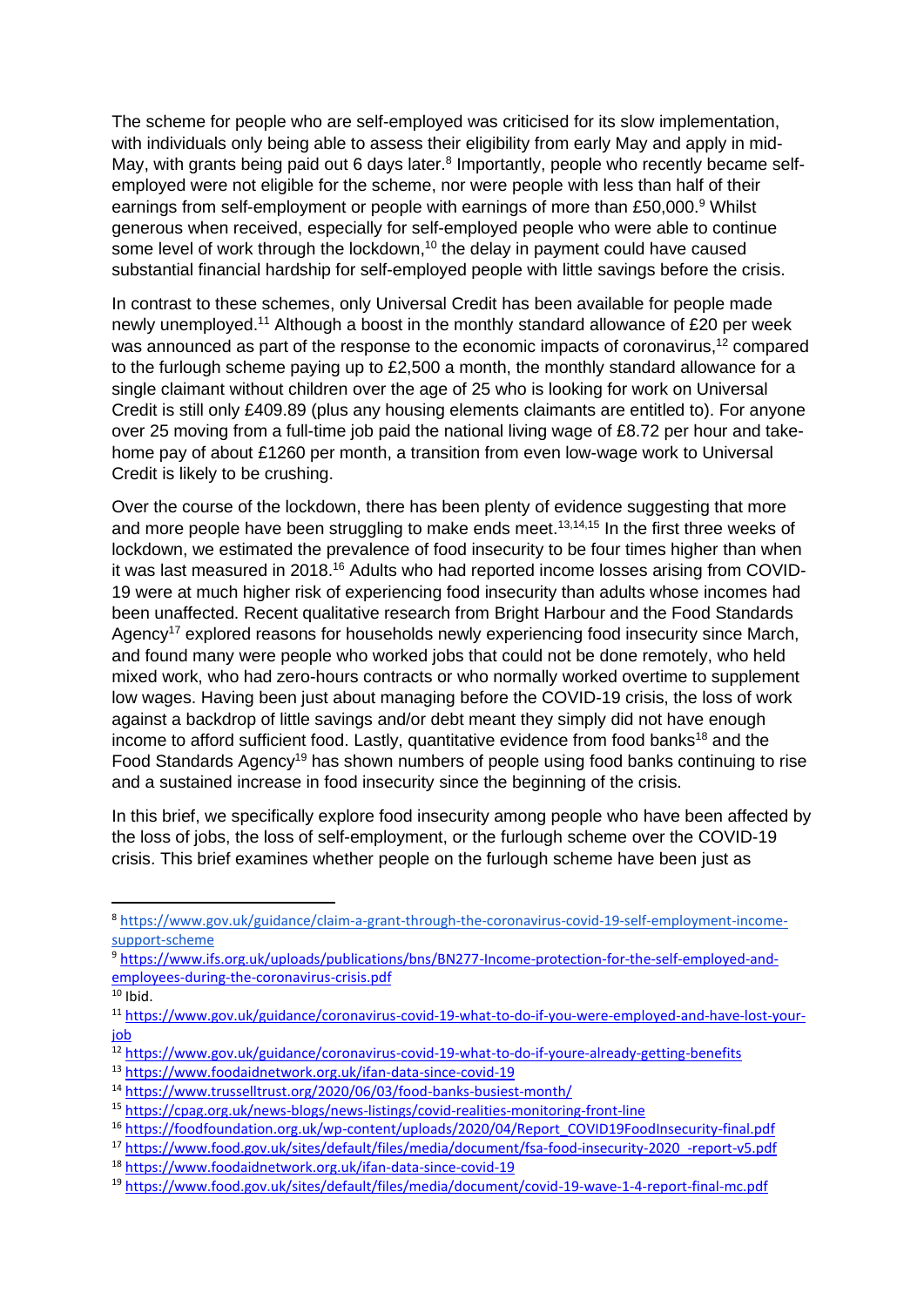protected from food insecurity through the crisis as those who have remained in work. It also examines how those who have lost work compare to those who have remained in work and those on furlough. As employers have been asked to contribute more to the wages of their furloughed employees since August and the scheme will cease at the end of October, these findings are important for understanding how shifts from furlough to unemployment may affect rates of food insecurity into the future.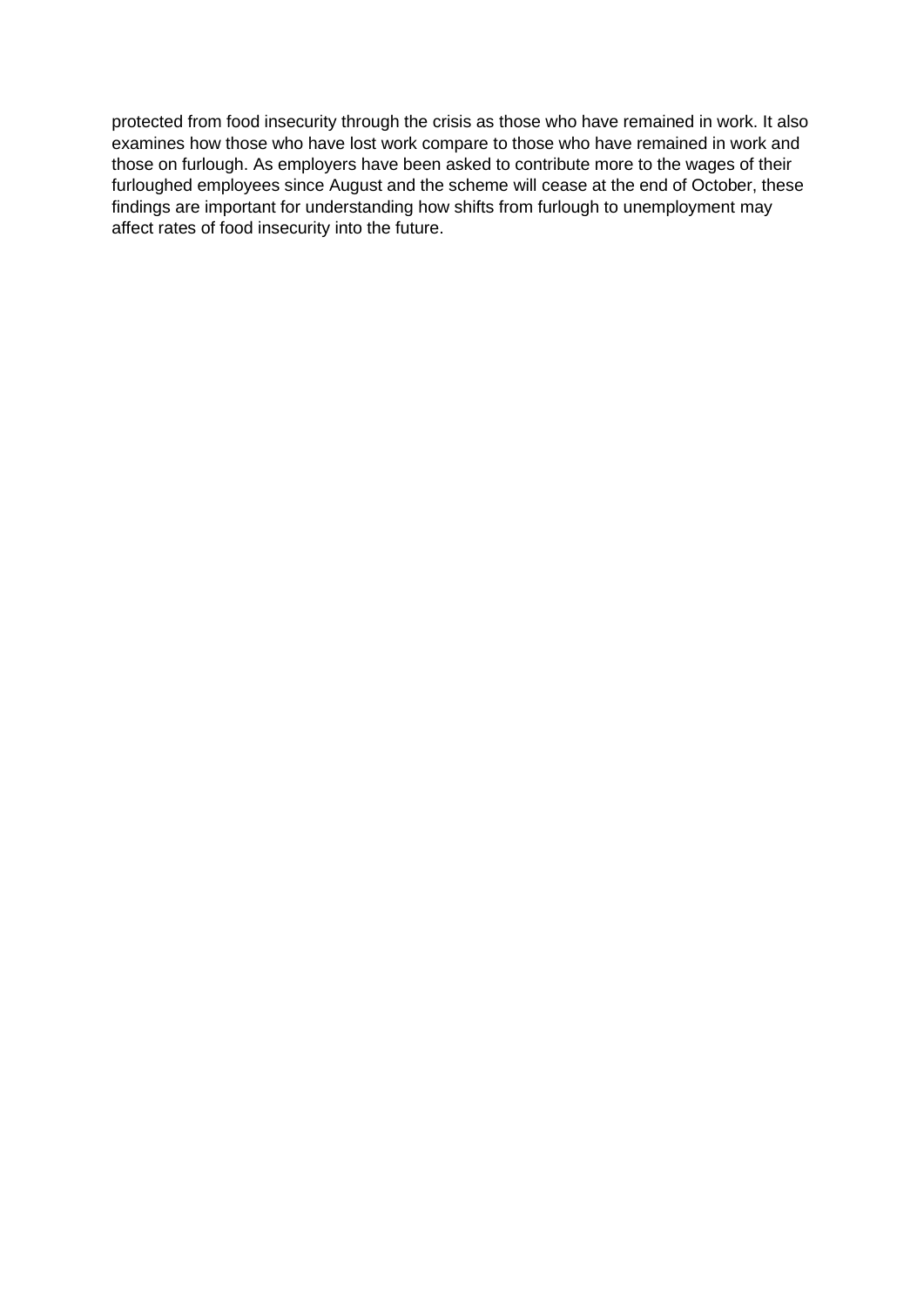# **Methods**

# *Data*

Data for these analyses come from a pooled sample of two YouGov omnibus surveys of adults living in the UK aged 18 and older carried out at two time points: 14-17 May and 6-7 July, 2020. Approximately 4,350 adults took part in each survey wave. Samples were weighted to match the adult UK population by age, gender and region, social grade and highest education level. For more details on how YouGov polling works, see https://yougov.co.uk/solutions/research/realtime/gb-and-uk.

# *Measures of food insecurity, food acquisition concerns, and food sources*

Three questions from the United States Department of Agriculture's Adult Food Security Survey Module<sup>20</sup> were adapted to provide a measure of food insecurity in the UK during lockdown. This 10-item scale is already used to measure food insecurity amongst adults in the Food Standards Agency's Food and You survey (covering England, Wales, and Northern Ireland).<sup>21</sup> To measure food insecurity, three questions which capture moderate and severe experiences of food insecurity were selected. These were:

- Did (you/you or other adults in your household) ever cut the size of your meals or skip meals because there wasn't enough money for food?
- Were you ever hungry but didn't eat because there wasn't enough money for food?
- Did (you/you or other adults in your household) ever not eat for a whole day because there wasn't enough money for food?

As reflected in these questions, normally when measuring food insecurity, only issues of economic access are specified as driving experiences of food insecurity, but the COVID-19 crisis raised other concerns about food access, namely those arising from people being unable to go out to purchase food, and especially in early lockdown, concerns about the reduced availability of food in shops. As such, the three questions were adapted to include being unable to "get access to food". Other adaptations included specifying not being able to afford food rather than not having enough money for food and including reference to anyone else in one's household rather than just adults for all questions for the question about experiences of hunger. The wording "cutting size of your meals" was modified to "have smaller meals than usual" to add clarity. These modifications do not change the core construct being measured but may have captured higher levels of food insecurity than if using the usual USDA measure.

- Did you/anyone else in your household have smaller meals than usual or skip meals because you couldn't afford or get access to food?
- Have you/anyone else in your household ever been hungry but not eaten because you couldn't afford or get access to food?
- Have you/ anyone else in your household not eaten for a whole day because you couldn't afford or get access to food?

Each of these questions was asked in reference to a different and non-overlapping time period over the survey waves, referring to the past 4 weeks at the time of answering the questionnaire. This is also an adaptation from the USDA scale used in the UK, which asks respondents to recall experiences over the past 12 months. For the first time point (conducted over 14-17 May), respondents were asked about experiences from Easter

<sup>20</sup> <https://www.ers.usda.gov/topics/food-nutrition-assistance/food-security-in-the-us/survey-tools/#adult>

<sup>21</sup> <https://www.food.gov.uk/research/food-and-you>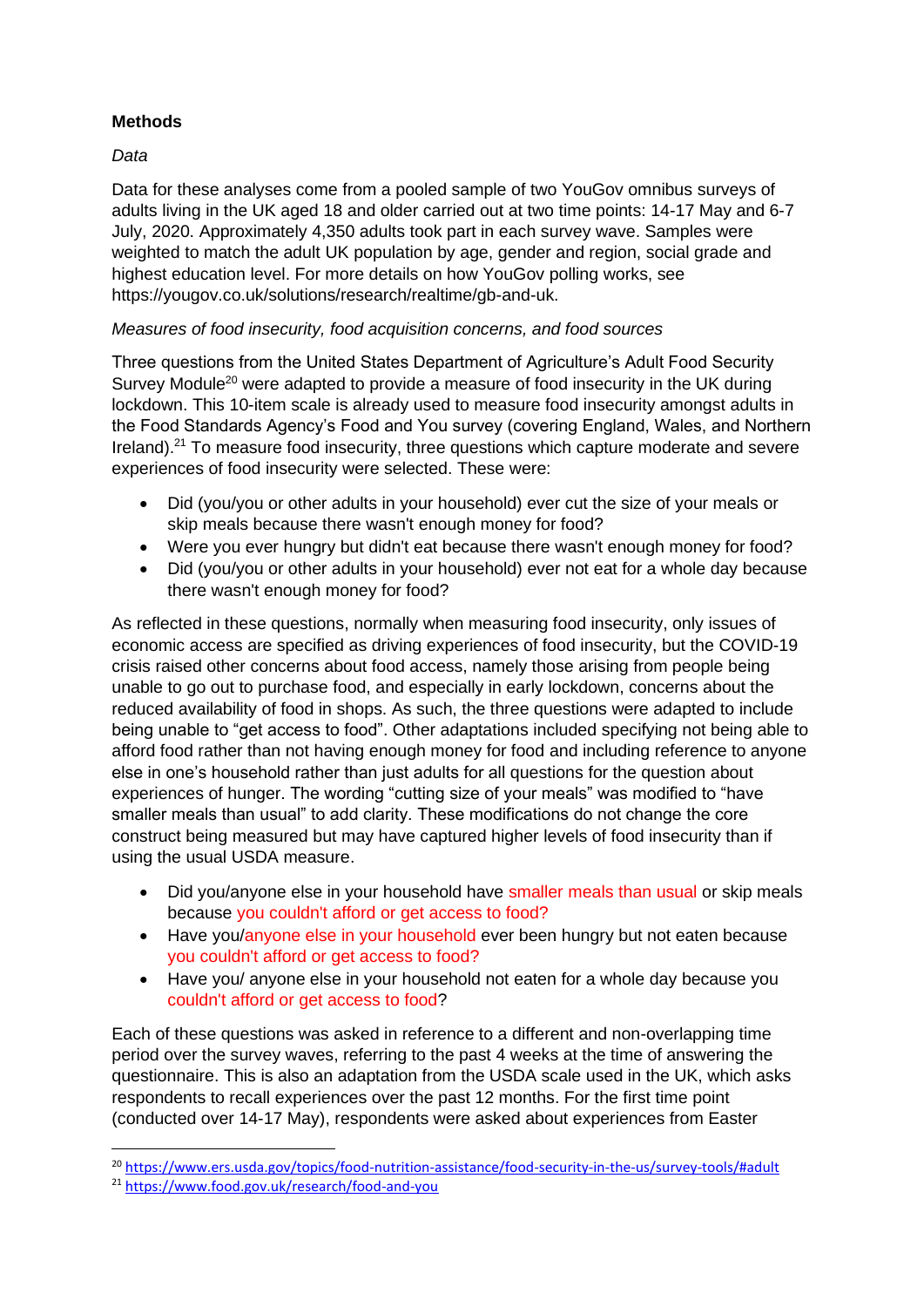weekend, and for the second time point, which took place over 6-7 July, respondents were asked about experiences since early June.

If a respondent gave an affirmative response to any of the above questions, they were classed as food insecure.

#### *Changes in employment status*

In the survey questionnaire, respondents were asked to report their current employment status at the time of the survey (either May or July, depending on the respondent's survey wave), which included options to indicate if they were currently furloughed or self-employed but without work. They were also asked to report what their employment status had been in the month of February, denoting a time before COVID-19 started to impact employment in the UK.

Based on responses to these questions, respondents were divided into seven groups to enable comparisons between respondents with different employment transitions or consistent employment over February to May or July. We examined how those who remained in part-time or full-time employment fared in contrast to those who had been working in February but had transitioned to one of three groups: furloughed, unemployed, self-employed without work at the time of the survey. In addition, people who were always unemployed were also examined, as well as a group including respondents who were out of the workforce in February (i.e. due to retirement, caregiving, education, or not working for other reasons (i.e. disability)).<sup>22</sup>

Figure 1 Sub-samples of respondents based on work status in February and May or July 2020.



# *Socio-demographic characteristics*

Routine variables included in YouGov surveys include information on gender, age, occupational class, and marital status. In addition, information on respondent ethnicity was collected. Due to low numbers of respondents in each specific ethnic group, these were roughly grouped into White ethnicity, Black and Asian ethnicity, respondents who identified as having a mixed ethnicity, and other ethnicities or where ethnicity was not indicated. Respondents were also asked about whether or not they have a health condition or disability that limits their daily activities a lot, a little or not at all, in line with how disability is classified in the UK.

#### *Statistical analyses*

<sup>&</sup>lt;sup>22</sup> While some of this group may have transitioned to employment or unemployment (i.e. looking for work) over February, examining these transitions in relation to food insecurity was not a focus of this analysis.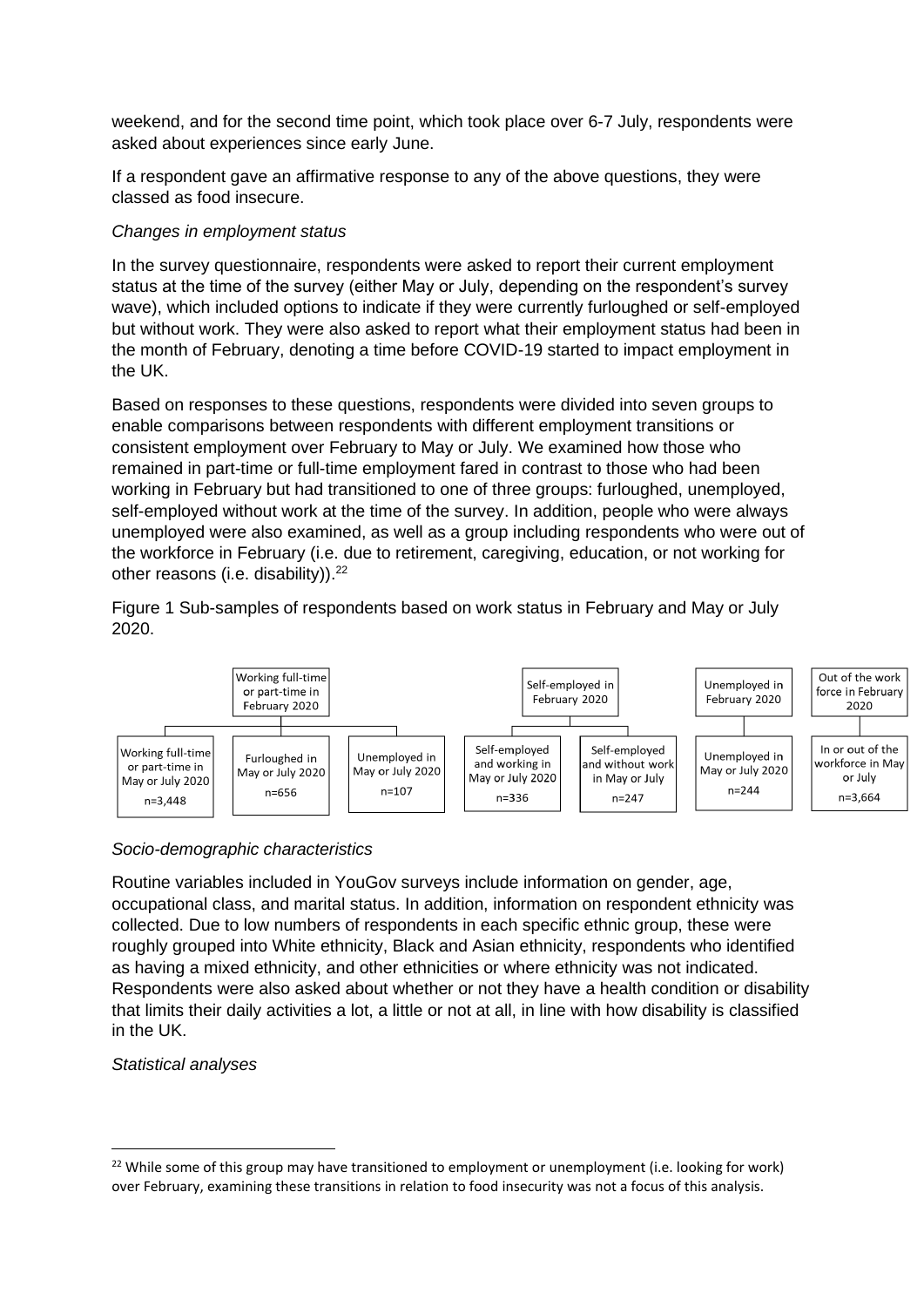Descriptive statistics are presented as unweighted sample sizes and weighted sample proportions. Chi square tests were used to compare if proportions were significantly different across survey waves.

Logistic regression models were used to test for differences by changes in employment status. Predicted probabilities produced using Stata's margins command are used to show marginal effects by changes in employment status. Logistic regression models adjusted for sociodemographic characteristics are presented in the appendix.

# **Results**

#### *Descriptive statistics*

Table A1 in the appendix shows respondent characteristics across the two waves of data. In general, socio-demographic characteristics were constant across survey waves, however, over the May to July wave, there were shifts in employment status. There was an increase in the proportion of people reporting current full-time employment, a decrease in people reporting being self-employed without work and a decrease in people reporting currently being furloughed. At the same time, there was a rise in unemployment.

Food insecurity did not differ between survey waves. Approximately 9.7% of adults consistently reported reducing the size of their meals or skipping meals, experiences of hunger, and at worse, going whole days without eating in the past four weeks because they could not afford food or access food.

# *Logistic regression results*

Table A2 in the appendix presents the results of the logistic regression analysis examining risk factors for food insecurity over the pooled survey waves. Consistent with earlier research,<sup>23</sup> sociodemographic characteristics associated with higher odds of food insecurity in the sample included younger age, lower levels of education, mixed ethnicity or Black or Asian ethnicity, not being married or partnered, having a disability, and having children. People 71 years of age and older had significantly lower odds of food insecurity compared to people aged 55-70. Individuals working in low grade employment or who had a trade apprenticeship as their highest qualification had significantly higher odds of food insecurity. There were no significant differences in food insecurity across different regions of England or the devolved nations.

After controlling for these background socio-demographic characteristics, we observed different patterns in food insecurity status by transitions in employment status. Compared to people who reported being employed in February and currently at the time of the survey wave, people who had been working in February but had become unemployed had significantly higher odds of being food insecure. People who had been working but who reported currently being self-employed and without work also had significantly higher odds of food insecurity, as did people who were currently furloughed, compared to those who remained in employment. Only people who reported working in February and working in selfemployment in either May or July did not have significantly higher odds of food insecurity compared to people who remained in employment.

<sup>&</sup>lt;sup>23</sup> Loopstra R, Reeves A, Tarasuk V. The rise of hunger among low-income households: an analysis of the risks of food insecurity between 2004 and 2016 in a population-based study of UK adults. J Epidemiol Community Health. 2019;73:668-673.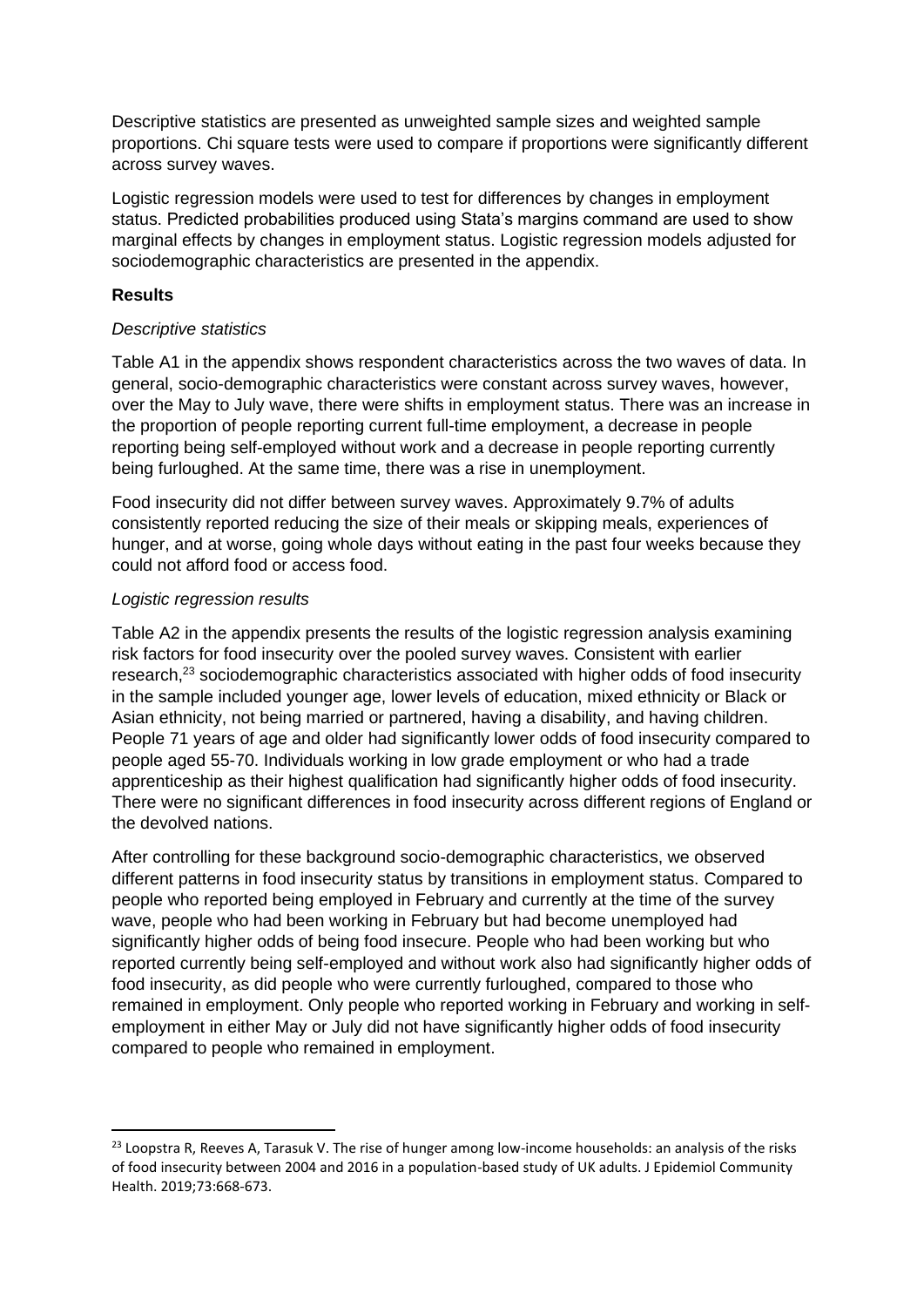In line with previous research, $24$  people who were out of the workforce or who were unemployed from February to either May or July also had higher odds of food insecurity compared to those in employment. Interaction terms between survey wave and employment transitions were tested to see if relationships changed between the survey time points, but none were significant. However, when split by survey wave, the sample size in some groups was low, so there may not have been the statistical power to detect different trends between these groups between survey waves.

Figure 1 shows how these figures translate to prevalence of food insecurity for these different groups, after adjustment for model covariates. As shown, among adults who had transitioned from working in February to unemployment at the time of the survey, 18.5% (95% CI: 11.2% to 25.8) were experiencing food insecurity in either May or July, compared to just 7.44% (95% CI: 6.41% to 8.47%) of people who remained in work over February to May or July. Among the self-employed who reported no work in either May or July, 14.7% (95% CI: 10.2% to 19.1%) were food insecure, also significantly higher than people who were employed since February.

For those on the furlough scheme, whilst rates of food insecurity were significantly lower than among the unemployed, they were still significantly higher than people who remained in employment (10.2% (95% CI: 7.89% to 12.6%). This could reflect that people who have been furloughed were more likely to be in low-paid employment to start with, but also the potential of the scheme to not sufficiently cover living costs for some households, given the 20% cut in wages.

Figure 1 Adjusted prevalence of food insecurity by employment transitions over February to May or July survey wave.



*Notes: Figures adjusted for age band, gender, ethnicity, partnership status, number of children, educational qualifications, social grade, disability, and region/devolved nation.*

 $24$  Ibid.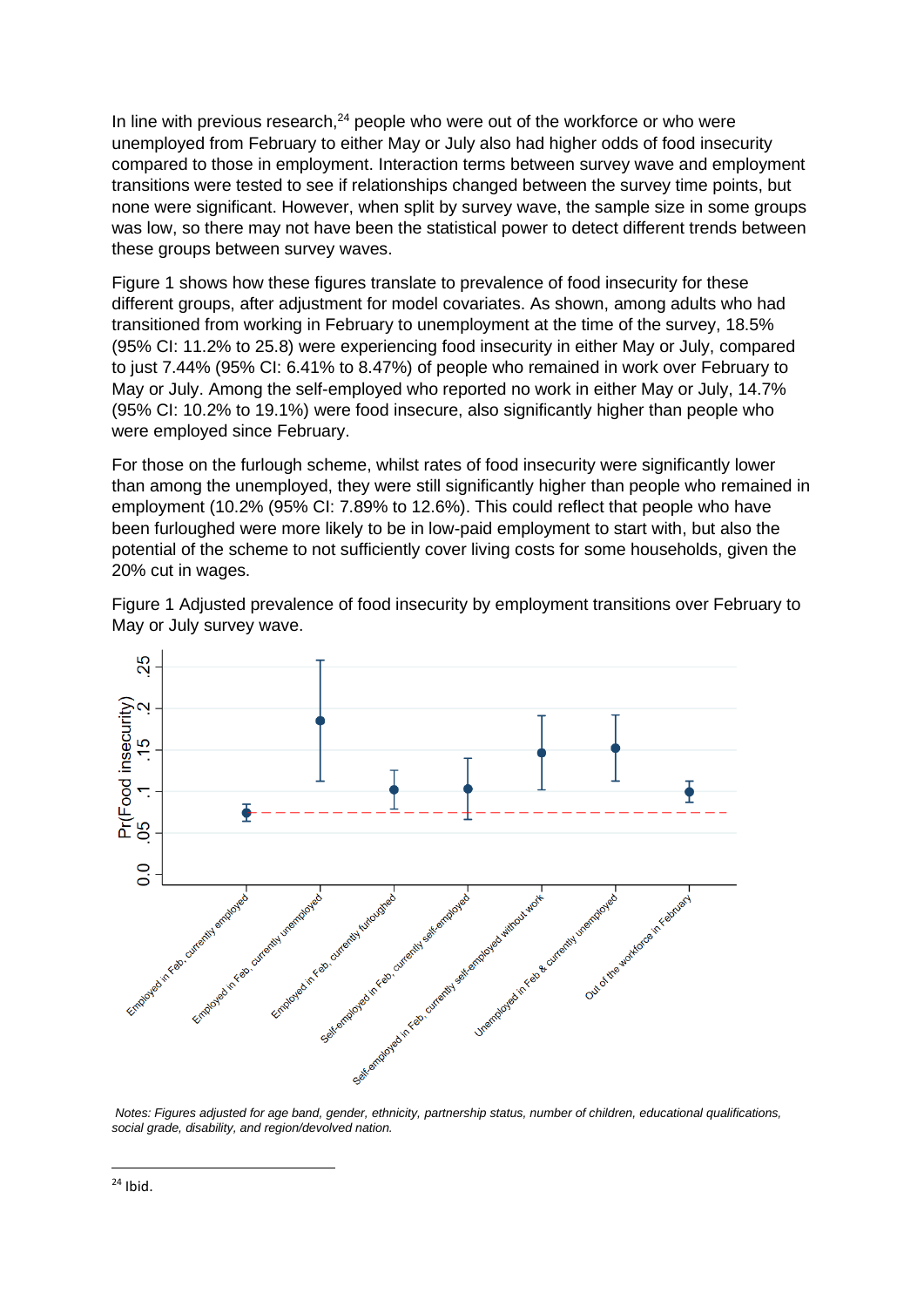#### *Projections for future rises in food insecurity resulting from unemployment*

In mid-July, the Office for Budgetary Responsibility projected three possible scenarios for the impact of COVID-19 on the UK's economy.<sup>25</sup> In their "upside scenario", unemployment peaks at 9.7% in Q3 of 2020. In their moderate scenario, economic recovery is slower and unemployment peaks at 11.9% in Q4 of 2020. And in their downside scenario, unemployment peaks at 13.2% in Q1 of 2021.

In table 1 below, we outline the potential increases in the number of working age, economically active adults experiencing food insecurity in a 4-week period arising from new unemployment based on these projected rises in unemployment from rates in the first quarter of 2020. We use the adjusted rate of food insecurity among the newly unemployed over May/July 2020 for our calculations. Though the loss of jobs by sector may not follow the same pattern in the next months as early lockdown, projections are that industries already worst impacted by the lockdown and furloughing the most staff (i.e. the hospitality and retail sectors) will also be those making the most staff redundant in the coming months. Thus, we assume that the rate of food insecurity among adults becoming newly unemployed in the next months will be approximately the same as among adults who became newly unemployed in the first four months of lockdown. In the appendix, we assume rates of food insecurity for the longer-term unemployed from our analyses. We do not use rates of food insecurity among the self-employed without work, even though some of the newly unemployed may come from this group. This is because our point estimates for this group are from a time when self-employed people could access the Self-Employment Support scheme, which is not available after August 2020.

Lastly, in calculating how many people will move into food insecurity, we need to consider what some of these individuals would have already been experiencing food insecurity prior to moving to unemployment, either when employed or when on furlough. As evident in our analysis, these groups are not exempt from food insecurity. To calculate the projected number of newly food insecure arising from unemployment, we have subtracted the number estimated to have been food insecure prior to unemployment for two scenarios: (1) assuming all newly unemployed had been employed; and (2) assuming all newly unemployed had been on furlough. In reality, a mix of people who have remained in employment and who have been furloughed will be made unemployed in the coming months.

As shown in table 1, if unemployment peaks at 9.7% in the third quarter of 2020, we project there will be **156,155 to 208,627** more working-age adults experiencing food insecurity at that time than there would have been if unemployment had not risen to this level from 4% among working-age adults. In the worst-case scenario, we project there may be **251,892 to 336,533** more working-age adults experiencing food insecurity in a given month during the first quarter of 2021 than there would have been if unemployment had not risen to 13.2%.

<sup>25</sup> <https://obr.uk/coronavirus-analysis/>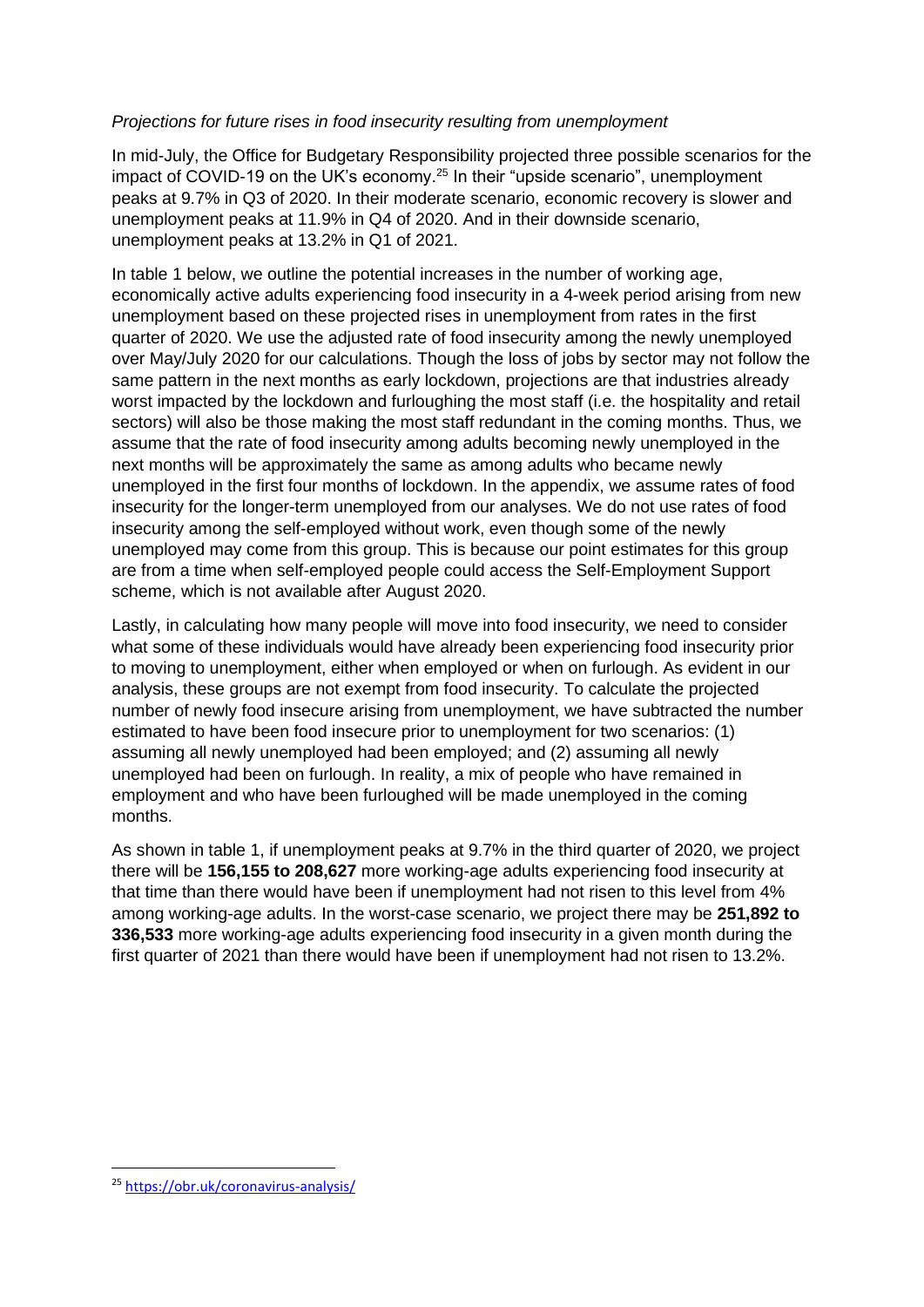|                                                                                                                                                                            | January to<br><b>March 2020</b> | Upside<br>scenario:<br>Peak in Q3 of<br>2020 | Moderate<br>scenario:<br>Peak in Q4<br>2020 | Downside<br>scenario:<br>Peak in Q1<br>2021 |
|----------------------------------------------------------------------------------------------------------------------------------------------------------------------------|---------------------------------|----------------------------------------------|---------------------------------------------|---------------------------------------------|
| Unemployment rate                                                                                                                                                          | 3.9%                            | 9.7%                                         | 11.9%                                       | 13.2%                                       |
| Number of working age<br>adults unemployed                                                                                                                                 | 1,318,7641                      | 3,205,0972                                   | 3,932,026 <sup>2</sup>                      | 4,361,575 <sup>2</sup>                      |
| Rise in number<br>unemployed <sup>2</sup>                                                                                                                                  |                                 | 1,886,333                                    | 2,613,262                                   | 3,042,811                                   |
| Estimated number newly<br>unemployed working-age<br>adults experiencing food<br>insecurity $3$                                                                             |                                 | 348,972                                      | 483,453                                     | 562,920                                     |
| Rise in food insecurity<br>attributed to new<br>unemployment from<br>baseline rate of food<br>insecurity among<br>emploved <sup>4</sup>                                    |                                 | 208,627                                      | 289,025                                     | 336,533                                     |
| Alternate scenario: rise<br>in food insecurity<br>attributed to new<br>unemployment from<br>baseline rate of food<br>insecurity among<br>furloughed employees <sup>5</sup> |                                 | 156,155                                      | 216,332                                     | 251,892                                     |

Table 1 Projected rises in food insecurity resulting from projected rises in unemployment from the Office of Budgetary Responsibility.<sup>26</sup>

<sup>1</sup> Unemployment rate and numbers of working-aged adults based on Labour Force Survey figures from nomis.co.uk.

<sup>2</sup>Number of projected unemployed adults based on reported number of 33,042,236 economically active working-age adults in January-March 2020. Source: nomis.co.uk

<sup>2</sup> Rise in number of unemployed working-age adults calculated as difference in number of unemployed working age adults in January to March 2020 to projected number for each scenario. <sup>3</sup> Adjusted prevalence of food insecurity among newly unemployed applied of 18.5% (95% CI: 11.2% to 25.8). See appendix table A3 for alternate scenario.

<sup>4</sup> To calculate this figure, the prevalence of food insecurity of 7.44% among adults who were furloughed was applied to number of newly unemployed adults. The number of newly food insecure is the difference in food insecurity from this baseline scenario assuming transition from furlough to unemployment for the newly unemployed.

<sup>5</sup> To calculate this figure, the prevalence of food insecurity of 10.2% among adults who were furloughed was applied to number of newly unemployed adults. The number of newly food insecure is the difference in food insecurity from this baseline scenario assuming transition from furlough to unemployment for the newly unemployed.

<sup>26</sup> <https://obr.uk/coronavirus-analysis/>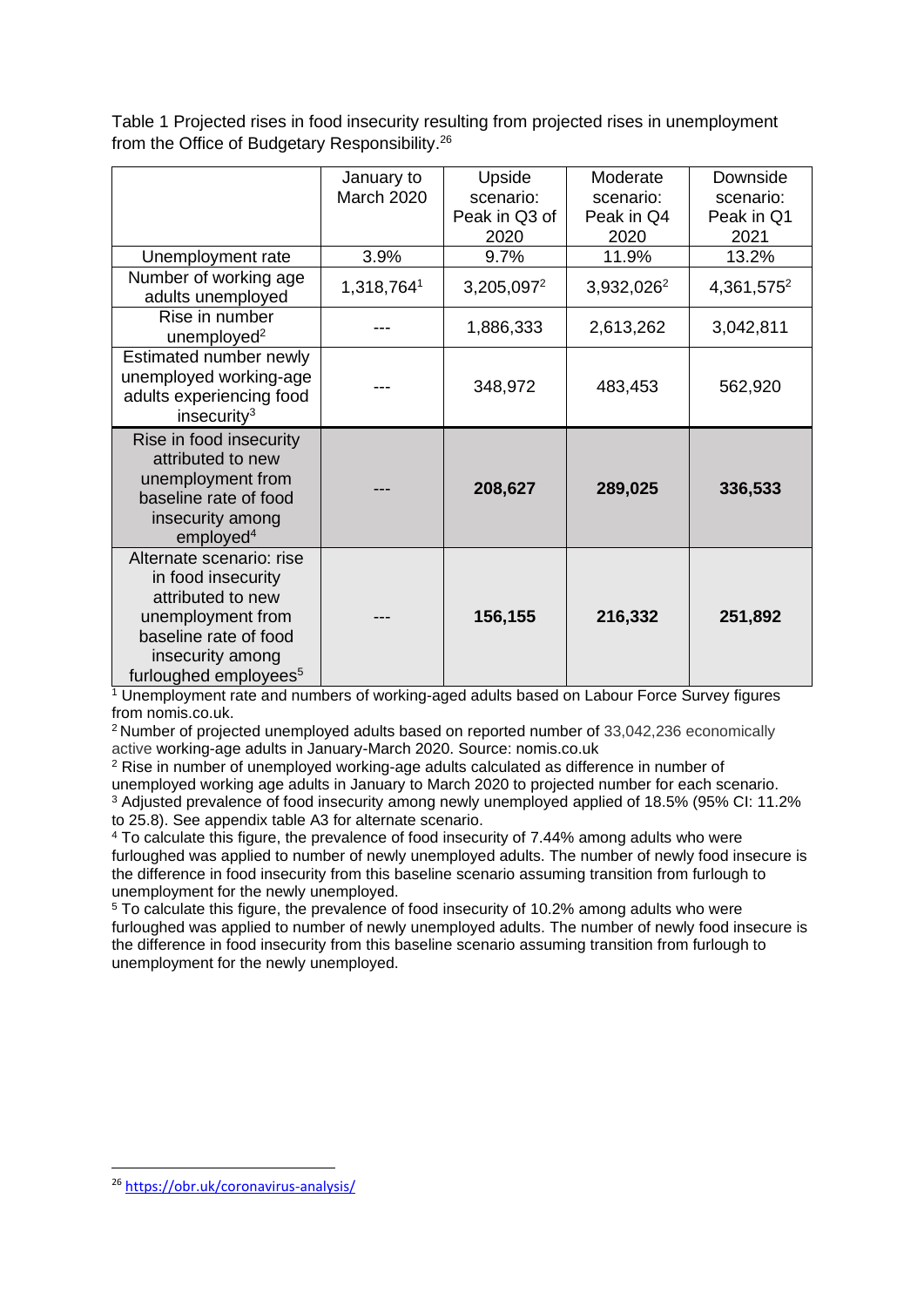# *Estimated numbers protected from food insecurity by the Coronavirus Job Retention Scheme*

The Coronavirus Job Retention scheme has covered 9.4 million jobs over the course of the crisis,<sup>27</sup> with estimates of about 8 million individuals furloughed at the peak uptake of the scheme in early May.<sup>28</sup> We can use our estimates to give us some indication of what would have happened to food insecurity had the furlough scheme not been in place. To do this, we need to estimate how many of the people that were furloughed would have lost their job in the absence of this protection. While we do not have a clear picture of what this world would have looked like, it is not unreasonable to assume that around 50% of those on furlough at its peak would have been made redundant (4 million). First, we calculate the prevalence of food insecurity among this group using data from our models (i.e. observed prevalence of 10.2% among furloughed employees), which suggests there would have been around 408,000 food insecure people among this 4 million furloughed workers. But, what would have happened if they had been made redundant and had continued to be unemployed? We can apply the same adjusted rate of food insecurity for this group as seen amongst the newly unemployed in our analysis (18.5% (95% CI: 11.2% to 25.8) and according to this estimate there would have been 740,000 newly unemployed working-age adults experiencing food insecurity in early May. Thus, in this scenario, there would have been 332,000 more working-age adults experiencing food insecurity due to unemployment in early May had the furlough scheme not been put in place.

If all 8 million furloughed employees had been made redundant in early May, there would have been 664,000 more people experiencing food insecurity due to unemployment at that time (again, after accounting for food insecurity among furloughed employees).

# *Sensitivity analysis*

We have also re-estimated our main findings from the logistic regression models above using a matching procedure that focuses our analysis on those parts of our sample that are most comparable with each other. In practical terms, this means we might remove unemployed individuals from our analysis that are incomparable with those who are still in work. We use a procedure called Coarsened Exact Matching to create these samples of individuals who, apart from their employment status are otherwise similar. We match on age (34 and under, 35 to 54, and 55+), gender, ethnicity (White British vs Non-White British), marital status (Married/Partnered, Separated/Divorced/Widowed, Never married), number of children in the household (0, 1, or 2+), highest educational qualification (university degree, A Levels, GCSEs or trade apprenticeships, and no qualifications or don't know), social grade (Higher Professional, Clerical or junior managerial, Skilled manual, routine manual), and disability. Using these variables we create matching models for 3 comparisons. First we compare people who have become unemployed ( $n = 84$ ) and those who have remained employed ( $n = 833$ ). We find that 18.5% of the newly unemployed are experiencing food insecurity while around 7.8% of those who remained employed are food insecure (a difference of 10.7% (95% CI: 2.1% to 19.4%, *p* = 0.015) (see figure A1). Second, we compare people who have been furloughed ( $n = 535$ ) with those who remained employed (n = 2195). We find that 8.8% of the furloughed are food insecure while around 6.2% of those

<sup>&</sup>lt;sup>27</sup> [https://www.gov.uk/government/publications/coronavirus-job-retention-scheme-statistics-july-](https://www.gov.uk/government/publications/coronavirus-job-retention-scheme-statistics-july-2020/coronavirus-job-retention-scheme-statistics-july-2020)[2020/coronavirus-job-retention-scheme-statistics-july-2020](https://www.gov.uk/government/publications/coronavirus-job-retention-scheme-statistics-july-2020/coronavirus-job-retention-scheme-statistics-july-2020)

<sup>&</sup>lt;sup>28</sup> [https://www.resolutionfoundation.org/publications/the-government-is-not-paying-nine-million-peoples](https://www.resolutionfoundation.org/publications/the-government-is-not-paying-nine-million-peoples-wages/)[wages/](https://www.resolutionfoundation.org/publications/the-government-is-not-paying-nine-million-peoples-wages/)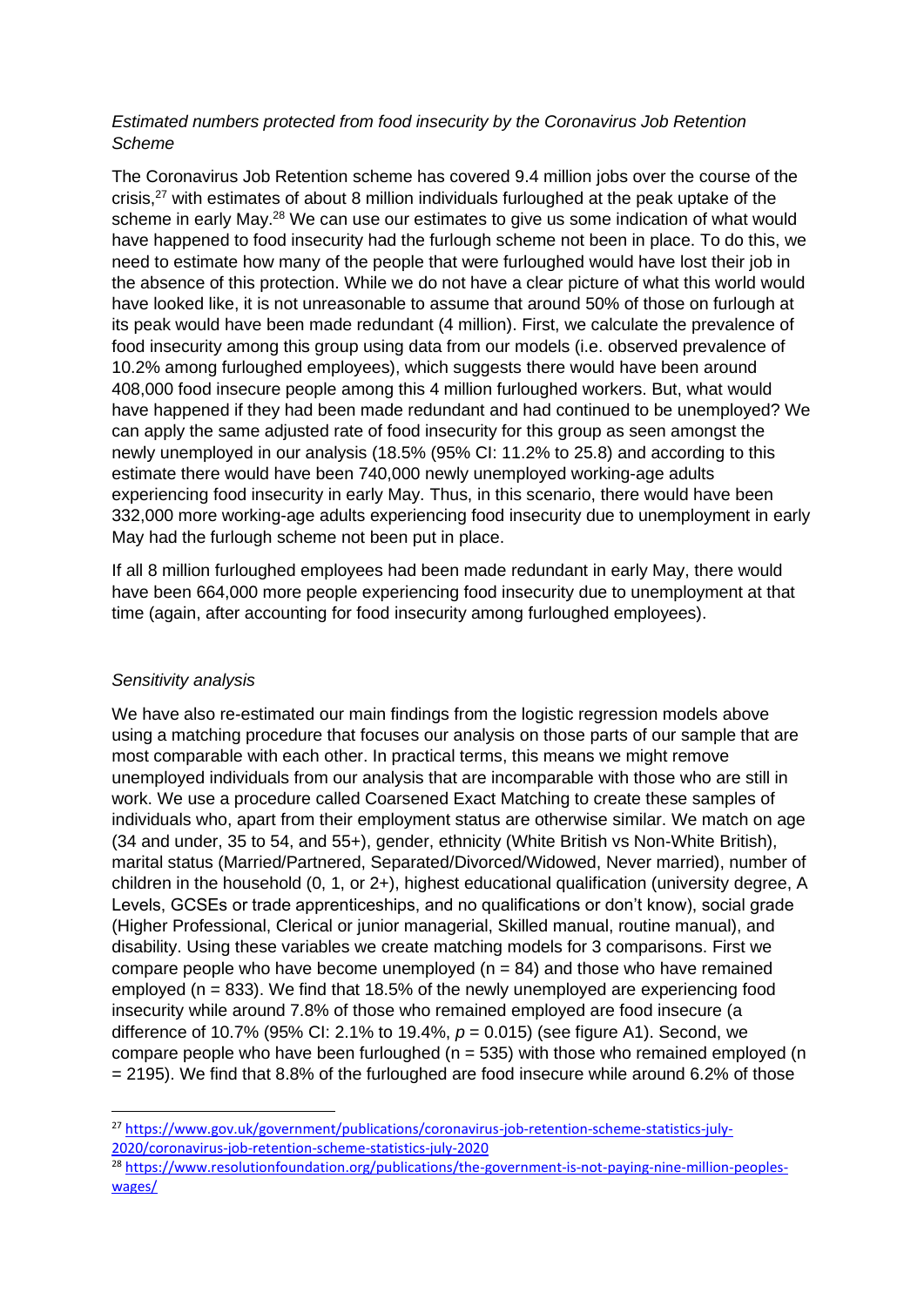who remained employed were food insecure (a difference of 2.6%, 95% CI: -0.1% to 5.2%, *p*  $= 0.057$ ) (see figure A2).<sup>29</sup> Finally, we compare whether those who lost their jobs (n = 64) were more likely to become food insecure than those who were furloughed ( $n = 124$ ). We find that the furloughed were less likely to be food insecure than the recently unemployed (a difference of -10.2%, 95% CI: -20.8% to 0.4%,  $p = 0.058$ ). In each case, our results are consistent with the regression models reported above.

#### **Summary and conclusions**

Our analysis shows four key things. First, people who have newly become unemployed during the COVID-19 pandemic have rates of food insecurity, on average, that are 2.5 times higher than people who remained in employment over this period, even after accounting for occupational class and educational qualifications and other socio-economic characteristics that may differ between people who remained in employment and people who were made redundant. These high rates of food insecurity suggest that financial protection for the newly unemployed, namely, Universal Credit, has not been adequate to protect people from rising risk of food insecurity during the COVID-19 crisis. These findings align with a large body of evidence showing that people struggle to afford food and other basic necessities on Universal Credit.<sup>30</sup>

Second, people who are self-employed but without work have also not been sufficiently protected from rises in food insecurity. This may be because of the delay in receiving assistance in the first months of lockdown amongst those eligible for the Self-Employment Income Support Scheme, but also may be because many people who are self-employed are not eligible. These include anyone who wasn't already self-employed in 2018-19, selfemployed people with less than 50% of their earnings from self-employment, and people with earnings more than £50,000 per year. The Institute for Fiscal Studies estimated about 2 million people with self-employment income were not covered by the Self-Employment Income Support Scheme.<sup>31</sup> In addition, company owner-managers were also not covered (estimated about 2 million people).

Third, people who have been furloughed, assuming they could have been made redundant, have been protected from the dramatic rise in food insecurity seen for the newly unemployed. Depending on how many of furloughed employees could have been made redundant, we estimate that the scheme protected from 332,000-664,000 from food insecurity at the height of its uptake in early May. However, the scheme has not fully protected employees from heightened risk of food insecurity. They still have significantly higher rates of food insecurity than those who remained in employment. This may be because many people who were furloughed had lower incomes to begin with $32$  and worked in low-pay sectors, <sup>33</sup> and thus, were already at higher risk of food insecurity; however, our figures were adjusted for these types of socio-economic characteristics. Thus, these findings

<https://publications.parliament.uk/pa/ld5801/ldselect/ldeconaf/105/105.pdf>

<sup>&</sup>lt;sup>29</sup> Note that because these analyses are conducted in matched samples, the point estimate for the employed group when compared to the unemployed group is different than when the employed group is compared to the furloughed group.

<sup>&</sup>lt;sup>30</sup> For references to this body of research, see the House of Lords Economic Affairs Committee report "Universal Credit isn't working: proposals for reform." 2020.

<sup>31</sup> [https://www.ifs.org.uk/uploads/publications/bns/BN277-Income-protection-for-the-self-employed-and](https://www.ifs.org.uk/uploads/publications/bns/BN277-Income-protection-for-the-self-employed-and-employees-during-the-coronavirus-crisis.pdf)[employees-during-the-coronavirus-crisis.pdf](https://www.ifs.org.uk/uploads/publications/bns/BN277-Income-protection-for-the-self-employed-and-employees-during-the-coronavirus-crisis.pdf)

<sup>32</sup> <https://www.resolutionfoundation.org/publications/the-effects-of-the-coronavirus-crisis-on-workers/>

<sup>33</sup> <https://www.jrf.org.uk/blog/postponed-job-losses-mean-we-need-lifeline-next-stage-storm>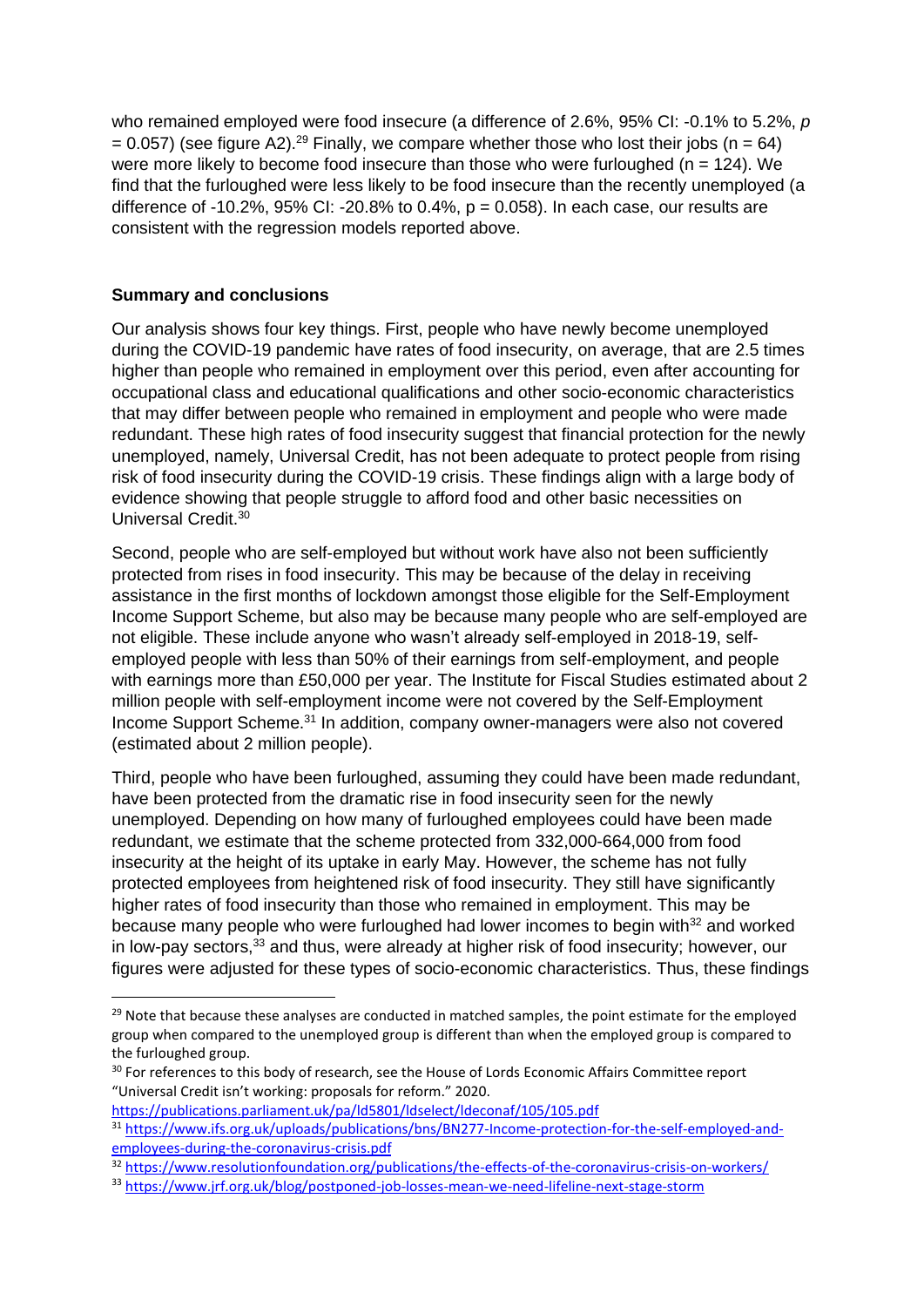suggest that the furlough scheme has not completely protected households from new experiences of food insecurity.

Lastly, based on the projected rises in unemployment in the coming months, we calculate there will be **156,155 to 208,627** more working-age adults who are food insecure due to unemployment in scenarios where people transition from furlough and employment, respectively, and if unemployment rises to 9.7%. These figures rise to **251,892 to 336,533** if unemployment reaches a peak of 13.2%. The scale of these figures should motivate urgent intervention to protect people whose jobs are at risk from the cliff edge of unemployment in the coming months.

Importantly, these figures do not account for other reasons why food insecurity may rise over these timelines. For example, local lockdowns resulting in people shielding or outbreaks of the virus leading people to self-isolate may also contribute to rises in food insecurity, as these actions have also been associated with increased risk of food insecurity.<sup>34,35</sup> Similarly, these projections do not account for the potential for food insecurity to rise among people who remain in work but may experience a loss in hours of work and earnings, or among people who are out of work caregiving or on account of disability and struggling to cope with new financial and food access challenges under COVID-19. We have also not enumerated the number of children who are likely to also be affected by the losses of employment among their parents.

As the end of the Coronavirus Job Retention scheme looms, it is critical that a stronger social safety net be put in place for people made unemployed by the crisis. The inadequacy of the social safety net to protect people from economic hardship arising from unemployment was a major concern before the COVID-19 crisis, but the rising tide of unemployment, and in turn, rising numbers of people facing not having enough food to eat, will make this all the more apparent.

<sup>34</sup> [https://foodfoundation.org.uk/wp-content/uploads/2020/04/Report\\_COVID19FoodInsecurity-final.pdf](https://foodfoundation.org.uk/wp-content/uploads/2020/04/Report_COVID19FoodInsecurity-final.pdf)

<sup>35</sup> Loopstra, R; Lambie-Mumford, H. How has food insecurity changed for people who are shielding and selfisolating over the COVID-19 crisis in Great Britain? *Forthcoming.*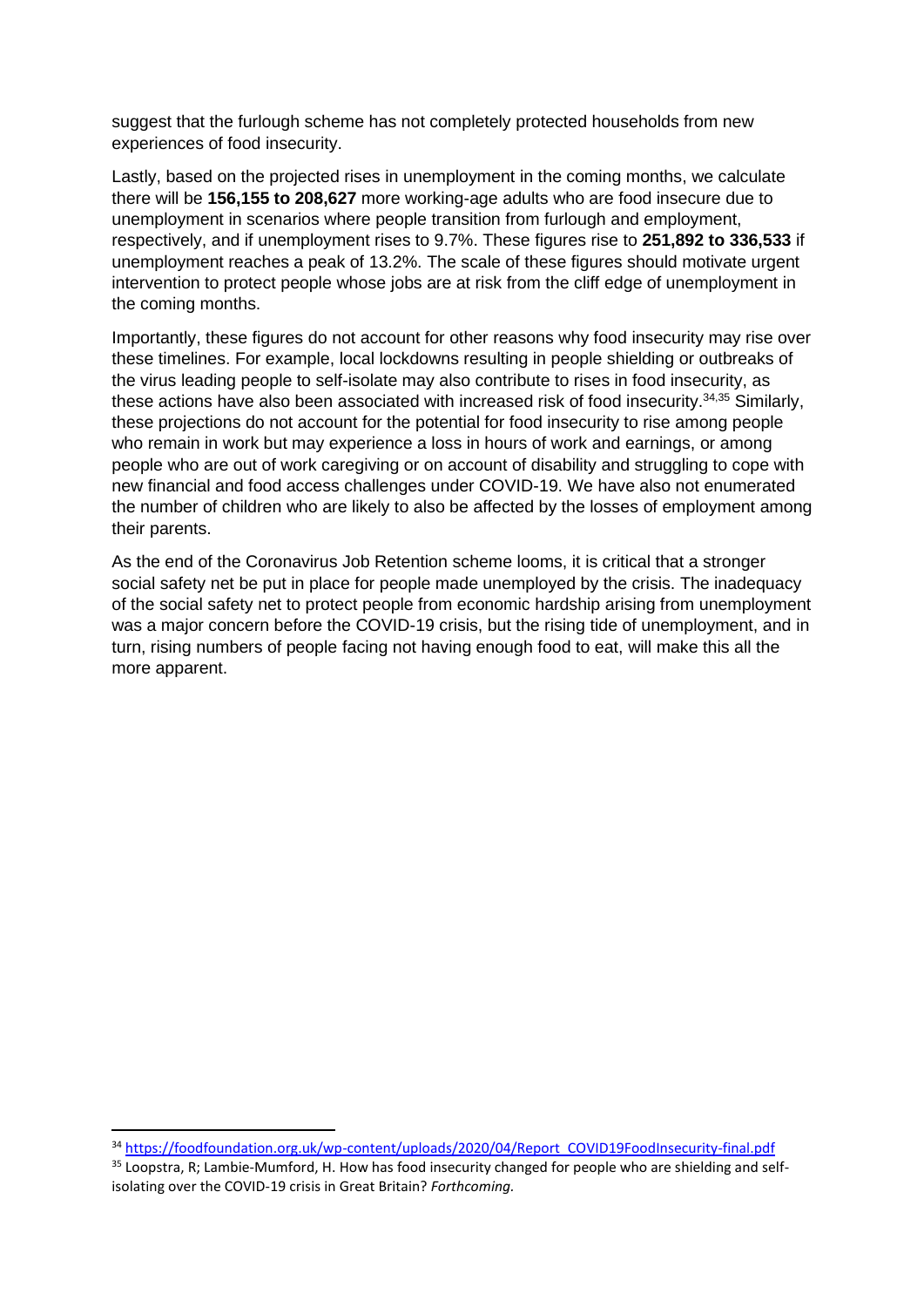#### **Acknowledgements**

The authors gratefully acknowledge Jia Yi Lee for her work creating tables and figures for this report; the Food Foundation, who shared their commissioned YouGov survey data; and Guy's and St Thomas' charity, who funded the YouGov surveys. This work has also been supported by a King's Together grant from King's College London. Many thanks to Anna Taylor and Shona Goudie from the Food Foundation and Matt Thomas from the British Red Cross for their feedback on the analysis and report.

#### **About the authors**

Dr Rachel Loopstra is a Lecturer in the Department of Nutritional Sciences at King's College London. She co-leads ENUF, an Evidence hub and research Network focused on UK household Food insecurity: [www.enuf.org.uk](http://www.enuf.org.uk/) . You can follow her on Twitter @rloopstra.

Dr Aaron Reeves is an Associate Professor in the Department of Social Policy and Intervention at the University of Oxford. You can follow him on Twitter @aaronsreeves.

Dr Hannah Lambie-Mumford is a Lecturer in the Department of Politics and International Relations and Sheffield Political Economy Research Institute Research Fellow at the University of Sheffield. She also co-leads ENUF. You can follow her on Twitter @hlambiemumford.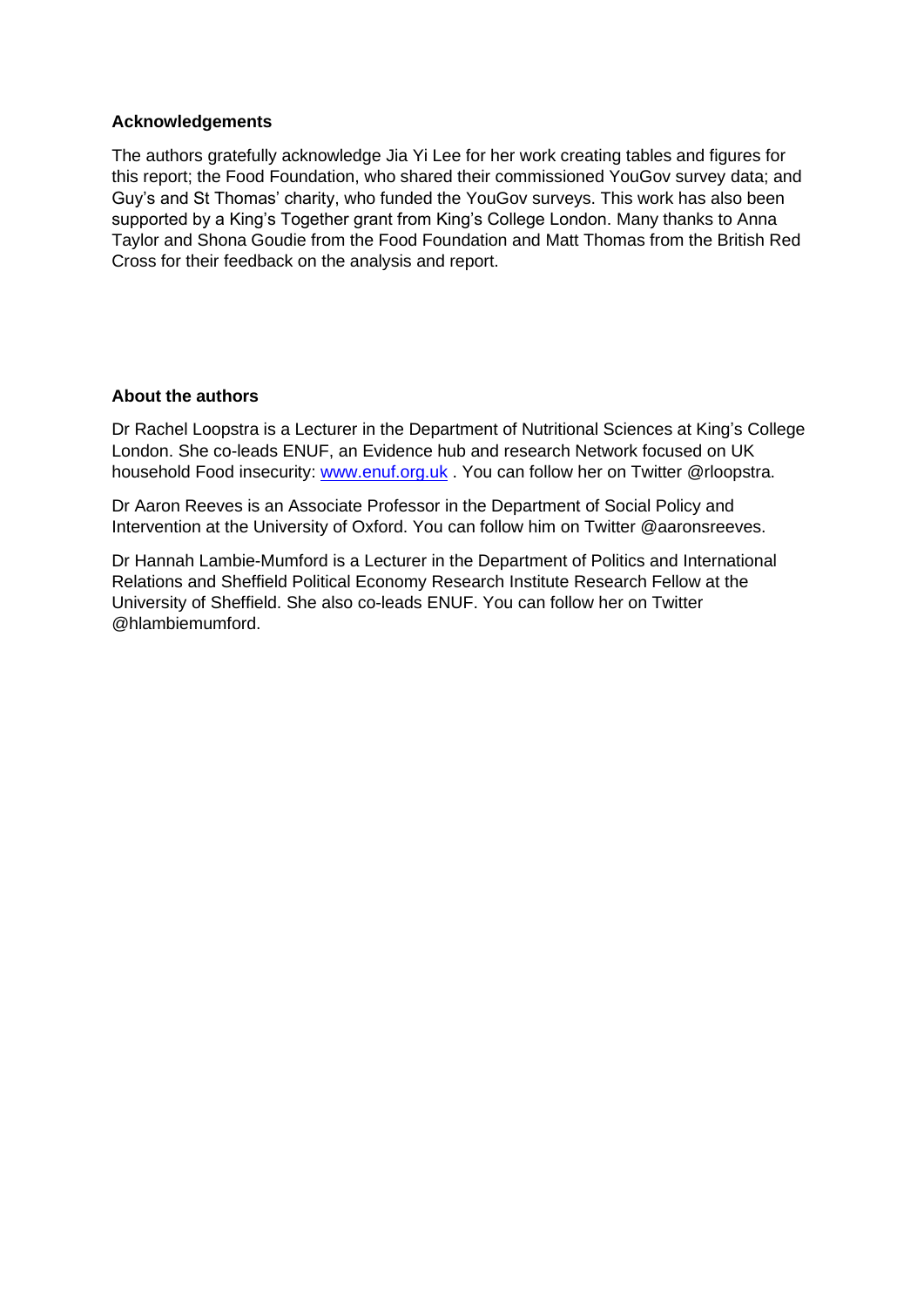# **Appendix**

**Table A1** Socio-demographic characteristics of respondents (n=8,702).

|                                                    | Survey Wave 2<br>14-17 May 2020 |               | Survey Wave 3<br>6-7 July 2020 |               | $P -$                 |
|----------------------------------------------------|---------------------------------|---------------|--------------------------------|---------------|-----------------------|
|                                                    | n                               | Weighted<br>% | n                              | Weighted<br>% | value<br>for $\chi^2$ |
| Respondent age                                     |                                 |               |                                |               | 0.68                  |
| 18-24                                              | 421                             | 11.1          | 327                            | 11.1          |                       |
| 25-34                                              | 683                             | 16.1          | 664                            | 15.2          |                       |
| 35-44                                              | 740                             | 17.3          | 782                            | 17.9          |                       |
| 45-54                                              | 698                             | 16.2          | 761                            | 17.2          |                       |
| 55-70                                              | 1,247                           | 27.9          | 1,246                          | 27.1          |                       |
| $71+$                                              | 563                             | 11.5          | 570                            | 11.5          |                       |
| Gender                                             |                                 |               |                                |               | 1.00                  |
| Male                                               | 2,015                           | 48.5          | 2,022                          | 48.5          |                       |
| Female                                             | 2,337                           | 51.5          | 2,328                          | 51.5          |                       |
| <b>Ethnicity</b>                                   |                                 |               |                                |               | 0.23                  |
| White                                              | 3,851                           | 88.0          | 3,880                          | 88.8          |                       |
| Mixed ethnicity                                    | 66                              | 1.6           | 51                             | 1.2           |                       |
| <b>BAME</b>                                        | 155                             | 3.9           | 127                            | 3.4           |                       |
| Missing/other                                      | 280                             | 6.5           | 292                            | 6.7           |                       |
| Partnership status                                 |                                 |               |                                |               | 0.89                  |
| Married/Partnered                                  | 2,615                           | 59.5          | 2,694                          | 59.9          |                       |
| Separated/Divorced/Widowed                         | 527                             | 11.6          | 541                            | 11.7          |                       |
| <b>Never Married</b>                               | 1,182                           | 28.9          | 1,093                          | 28.4          |                       |
| Number of children                                 |                                 |               |                                |               | 0.83                  |
| 0                                                  | 3,142                           | 72.9          | 3,168                          | 73.2          |                       |
| 1                                                  | 525                             | 12.8          | 492                            | 12.2          |                       |
| $\overline{2}$                                     | 430                             | 10.3          | 455                            | 10.7          |                       |
| 3                                                  | 164                             | 4.0           | 150                            | 3.9           |                       |
| <b>Highest education qualification</b>             |                                 |               |                                |               | 0.91                  |
| Postgraduate degree <sup>1</sup>                   | 433                             | 9.4           | 452                            | 9.6           |                       |
| Undergraduate degree or<br>equivalent <sup>2</sup> | 1,416                           | 30.9          | 1,414                          | 30.6          |                       |
| Diploma or equivalent <sup>3</sup>                 | 350                             | 7.8           | 351                            | 7.9           |                       |
| A Level or equivalent <sup>4</sup>                 | 688                             | 16.3          | 647                            | 16.1          |                       |
| Trade apprenticeships                              | 55                              | 1.3           | 57                             | 1.3           |                       |
| GSCE (grades A-C) or<br>equivalent <sup>5</sup>    | 646                             | 15.9          | 632                            | 15.2          |                       |
| GCSE (grades D-G) or<br>equivalent <sup>6</sup>    | 349                             | 8.6           | 362                            | 8.6           |                       |
| No qualifications                                  | 231                             | 5.5           | 266                            | 6.3           |                       |
| Don't know/prefer not to say                       | 184                             | 4.4           | 169                            | 4.4           |                       |
| Social grade                                       |                                 |               |                                |               | 1.00                  |
| A/B <sup>7</sup>                                   | 1,308                           | 28.0          | 1,329                          | 28.0          |                       |
| C1 <sup>8</sup>                                    | 1,262                           | 29.0          | 1,288                          | 29.0          |                       |
| C2 <sup>9</sup>                                    | 798                             | 21.0          | 819                            | 21.0          |                       |
| $D/E^{10}$                                         | 984                             | 22.0          | 914                            | 22.0          |                       |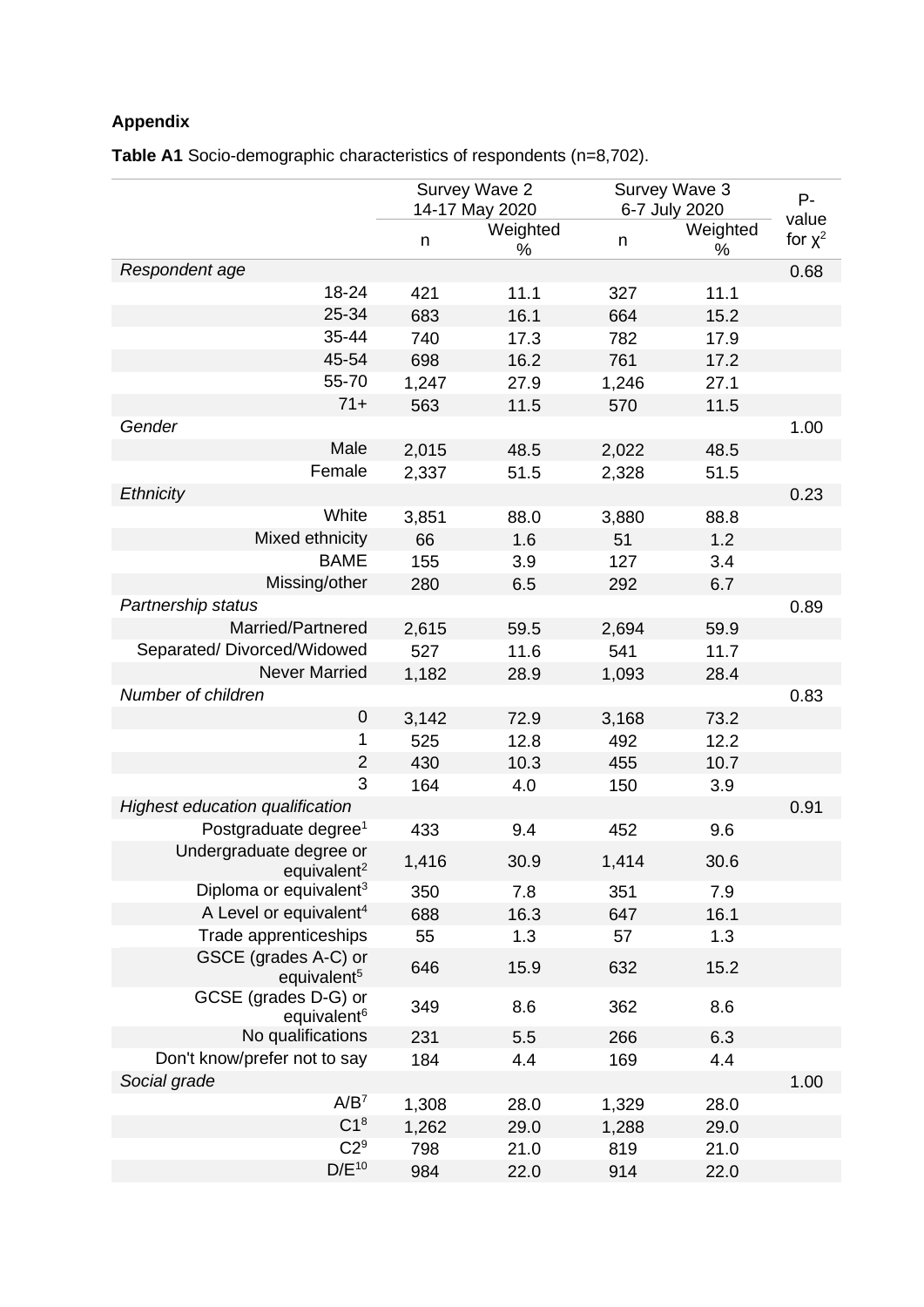| Life-limiting disability                                |       |      |       |      | 0.64   |  |
|---------------------------------------------------------|-------|------|-------|------|--------|--|
| A lot                                                   | 409   | 9.3  | 397   | 9.3  |        |  |
| A little                                                | 701   | 16.0 | 736   | 16.8 |        |  |
| <b>No</b>                                               | 3,200 | 74.7 | 3,192 | 73.9 |        |  |
| Region/country                                          |       |      |       |      | 0.94   |  |
| <b>North</b>                                            | 1,015 | 23.3 | 1,042 | 23.3 |        |  |
| Midlands                                                | 707   | 16.1 | 677   | 16.1 |        |  |
| East                                                    | 345   | 7.9  | 379   | 8.7  |        |  |
| London                                                  | 531   | 13.1 | 519   | 13.1 |        |  |
| South                                                   | 1,047 | 23.8 | 1,031 | 22.9 |        |  |
| Wales                                                   | 209   | 4.8  | 208   | 4.8  |        |  |
| Scotland                                                | 380   | 8.4  | 383   | 8.4  |        |  |
| Northern Ireland                                        | 118   | 2.7  | 111   | 2.7  |        |  |
| <b>Current employment status</b>                        |       |      |       |      | 0.0002 |  |
| Full-time work                                          | 1,304 | 30.6 | 1,447 | 33.2 |        |  |
| Part-time work                                          | 364   | 8.5  | 361   | 8.4  |        |  |
| Furloughed full-time                                    | 220   | 5.3  | 201   | 4.7  |        |  |
| Furloughed part-time                                    | 150   | 3.5  | 108   | 2.6  |        |  |
| Self-employed without work                              | 165   | 3.8  | 116   | 2.6  |        |  |
| Self-employed, full-time                                | 65    | 1.5  | 68    | 1.6  |        |  |
| Self-employed, part-time                                | 122   | 2.8  | 104   | 2.3  |        |  |
| Casual/zero hours                                       | 52    | 1.2  | 33    | 0.8  |        |  |
| Unemployed                                              | 181   | 4.3  | 214   | 5.5  |        |  |
| Full-time student                                       | 205   | 5.5  | 139   | 4.6  |        |  |
| <b>Retired</b>                                          | 1,128 | 23.7 | 1,165 | 24.1 |        |  |
| Not in paid work due caregiving                         | 108   | 2.5  | 119   | 2.8  |        |  |
| Not in paid work for other<br>reason/sick leave         | 210   | 4.9  | 224   | 5.4  |        |  |
| Missing                                                 | 78    | 1.9  | 51    | 1.3  |        |  |
| Employment transition over<br>COVID-19                  |       |      |       |      | 0.0011 |  |
| Out-of-the workforce in Feb                             | 1,841 | 41.2 | 1,823 | 41.3 |        |  |
| Unemployed in Feb & currently                           | 118   | 2.79 | 126   | 3.28 |        |  |
| Working in Feb, unemployed<br>currently                 | 42    | 1.06 | 65    | 1.60 |        |  |
| Working in Feb, self-employed<br>without work currently | 148   | 3.41 | 99    | 2.24 |        |  |
| Working in Feb & employed<br>currently                  | 1,672 | 39.1 | 1,776 | 40.8 |        |  |
| Working in Feb & self-employed<br>currently             | 176   | 4.06 | 160   | 3.66 |        |  |
| Working in Feb, furloughed<br>currently                 | 355   | 8.37 | 301   | 7.08 |        |  |
| Food insecurity                                         |       |      |       |      | 0.94   |  |
| No food insecurity                                      | 3,785 | 90.3 | 3,832 | 90.3 |        |  |
| Any food insecurity                                     | 395   | 9.68 | 392   | 9.73 |        |  |
| Note: Significant $(n-0.05)$ p values are shown in hold |       |      |       |      |        |  |

Note: Significant (p<0.05) p-values are shown in bold.

<sup>1</sup> Higher degree or postgraduate qualifications

 $2$  Degree (undergraduate) (including B. Ed.), Postgraduate diplomas or Certificates (inc. PGCE), Professional qualifications at degree level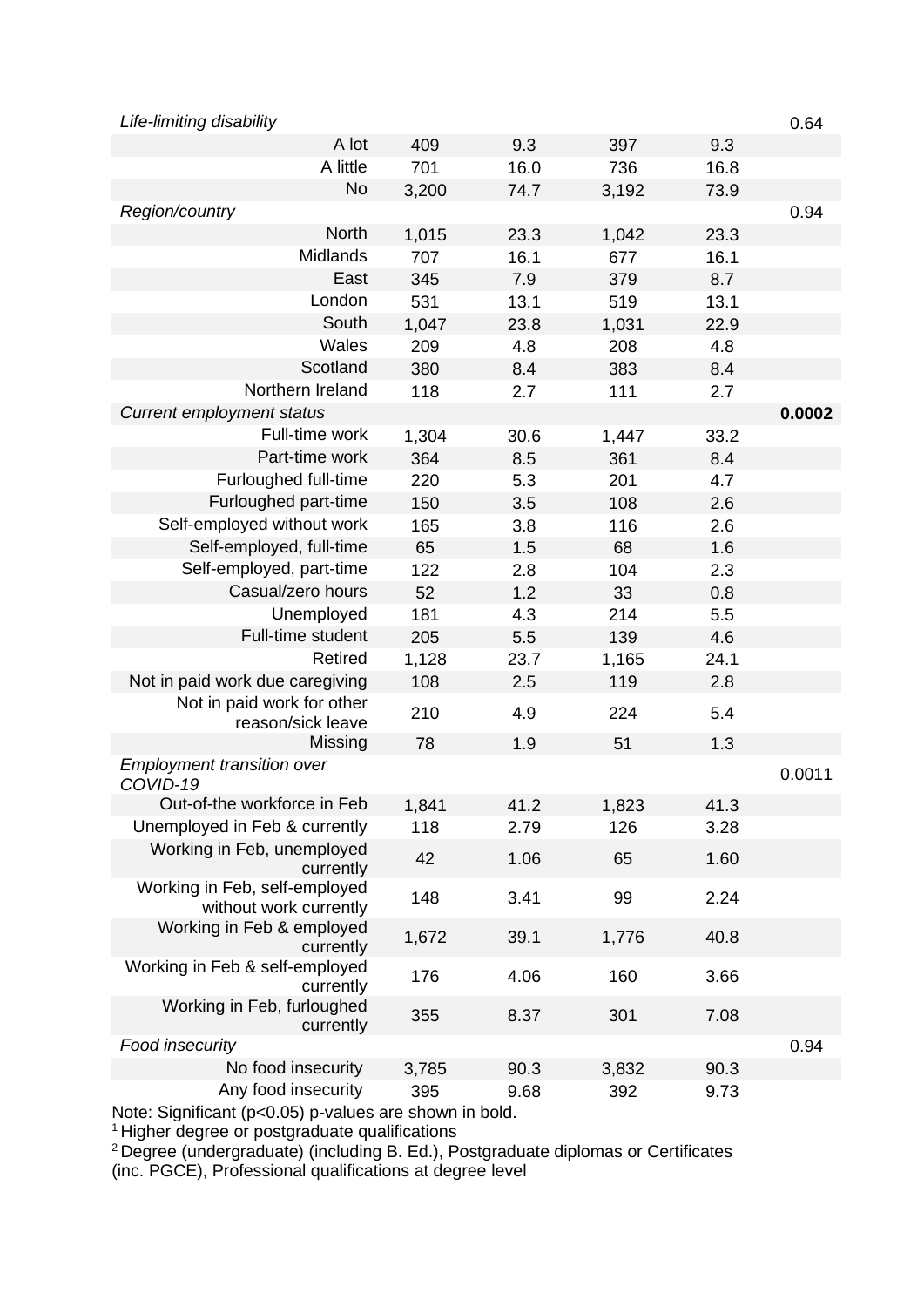<sup>3</sup> Diplomas in higher education or other HE qualifications, HNC / HND / BTEC Higher, Teaching qualifications, Nursing or other medical qualifications, RSA Higher Diploma <sup>4</sup> A/AS levels / SCE Higher / Scottish Certificate 6th Year Studies, NVQ / SVQ / GSVQ level 3 / GNVQ Advanced, ONC / OND / BTEC National, City and Guilds Advanced Craft / Final level / Part III / RSA, Advanced Diploma

<sup>5</sup> O level / GCSE grades A-C / SCE Standard / Ordinary grades 1-3, CSE grade 1, NVQ / SVQ / GSVQ level 2 / GNVQ intermediate, BTEC /SCOTVEC

<sup>6</sup> O level / GCSE grades D-G / SCE Standard / Ordinary below grade 3, CSE grades 2-5, NVQ / SVQ / GSVQ level 1 / GNVQ foundation, BTEC / SCOTVEC first / General Certificate, City and Guilds part 1 / RSA Stage I-III

<sup>7</sup> Higher & intermediate managerial, administrative, professional occupations

<sup>8</sup> Supervisory, clerical & junior managerial, administrative, professional occupations <sup>9</sup> Skilled manual occupations

<sup>10</sup> Semi-skilled & unskilled manual occupations, lowest grade occupations or have never worked.

<sup>1</sup> In survey wave 2 and 3, respondents were asked to indicate their employment status in February 2020 and their current employment status. This variable identifies transitions from work to unemployment, self-employment without work, and furlough for people who were working in February. Anyone who was not working but also not unemployed in February are classed in the first category "Out of the workforce in Feb" regardless of their current employment status.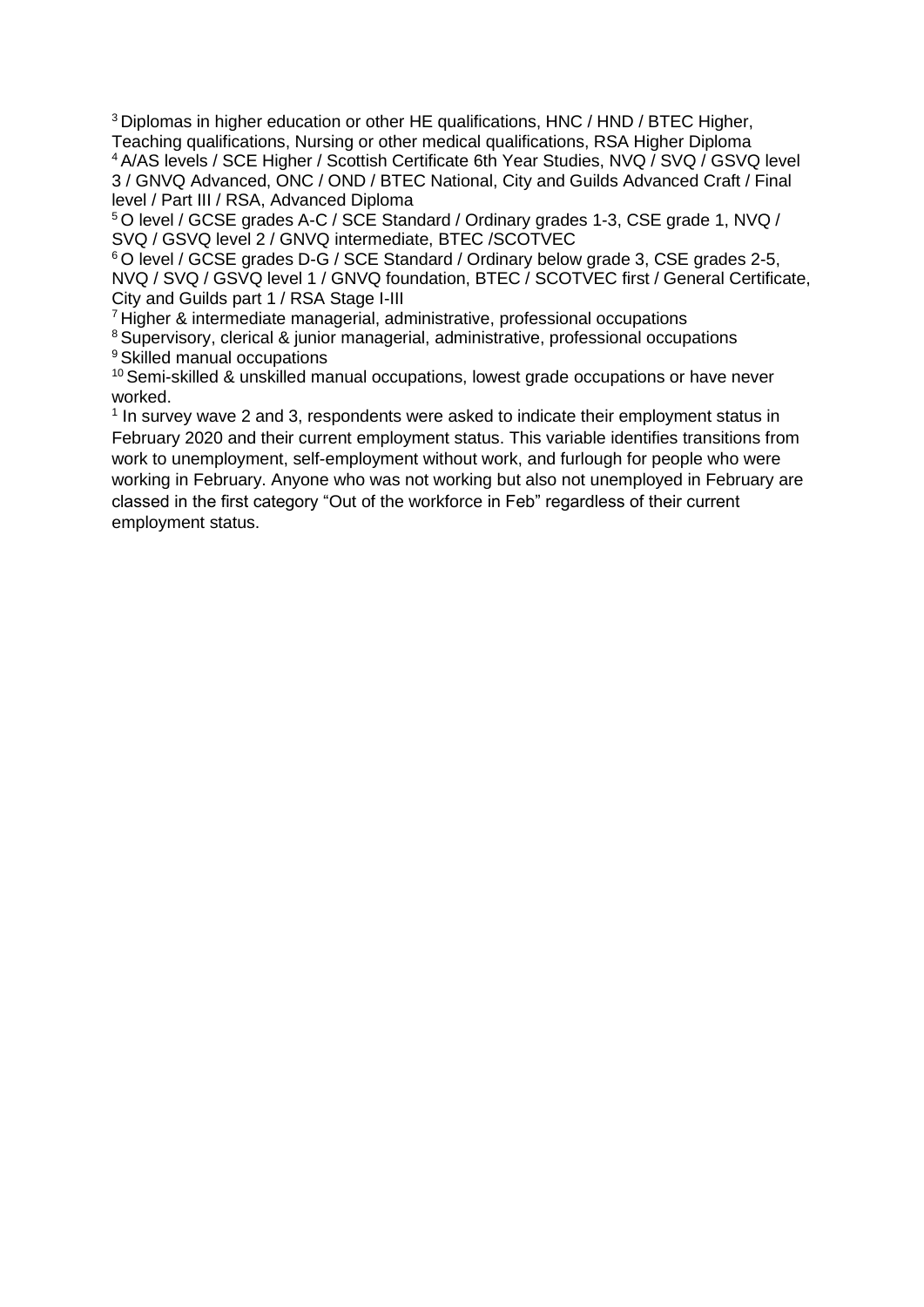|                                                 | Food insecurity (Odds Ratio (95% CI)) |                     |                     |  |
|-------------------------------------------------|---------------------------------------|---------------------|---------------------|--|
|                                                 | Model 1                               | Model 2             | Model 3             |  |
| Respondent age                                  |                                       |                     |                     |  |
| 18-24                                           | 2.45 (1.63-3.68)                      | 2.42 (1.59-3.68)    | 2.43 (1.60-3.71)    |  |
| 25-34                                           | 3.16 (2.37-4.22)                      | 3.38 (2.48-4.60)    | 3.39 (2.49-4.62)    |  |
| 35-44                                           | 2.74 (2.08-3.61)                      | 2.92 (2.16-3.94)    | 2.92 (2.16-3.95)    |  |
| 45-54                                           | 2.10 (1.61-2.74)                      | 2.18 (1.63-2.90)    | 2.17 (1.63-2.89)    |  |
| 55-70                                           | Ref                                   | Ref                 | Ref                 |  |
| $71+$                                           | $0.56(0.39-0.81)$                     | $0.55(0.38-0.79)$   | $0.55(0.38-0.79)$   |  |
| Gender                                          |                                       |                     |                     |  |
| Male                                            | Ref                                   | Ref                 | Ref                 |  |
| Female                                          | 1.03 (0.87-1.22)                      | 1.03 (0.87-1.22)    | 1.04 (0.87-1.23)    |  |
| <b>Ethnicity</b>                                |                                       |                     |                     |  |
| White                                           | Ref                                   | Ref                 | Ref                 |  |
| Mixed ethnicity                                 | 1.92 (1.11-3.32)                      | 1.85 (1.06-3.22)    | 1.90 (1.09-3.31)    |  |
| <b>Black/Asian ethnicity</b>                    | 1.78 (1.14-2.77)                      | 1.78 (1.13-2.81)    | 1.79 (1.14-2.82)    |  |
| Missing/other                                   | $1.15(0.81 - 1.62)$                   | 1.13 (0.79-1.60)    | 1.12 (0.79-1.59)    |  |
| Partnership status                              |                                       |                     |                     |  |
| Married/Partnered                               | Ref                                   | Ref                 | Ref                 |  |
| Separated/Divorced/Widowed                      | 2.23 (1.73-2.88)                      | 2.19 (1.70-2.82)    | 2.19 (1.70-2.81)    |  |
| <b>Never Married</b>                            | 1.51 (1.21-1.90)                      | $1.44(1.14-1.81)$   | 1.44 (1.14-1.81)    |  |
| Number of children                              |                                       |                     |                     |  |
| $\boldsymbol{0}$                                | Ref                                   | Ref                 | Ref                 |  |
| 1                                               | 1.47 (1.15-1.88)                      | 1.52 (1.18-1.94)    | 1.53 (1.19-1.96)    |  |
| $\overline{2}$                                  | 1.26 (0.95-1.68)                      | $1.27(0.95-1.68)$   | 1.27 (0.96-1.69)    |  |
| 3                                               | 2.14 (1.51-3.01)                      | 2.05 (1.44-2.92)    | 2.05 (1.44-2.93)    |  |
| Highest education qualification                 |                                       |                     |                     |  |
| Postgraduate degree <sup>1</sup>                | 1.08 (0.79-1.48)                      | 1.11 (0.81-1.52)    | $1.11(0.81 - 1.53)$ |  |
| Undergraduate degree or equivalent <sup>2</sup> | Ref                                   | Ref                 | Ref                 |  |
| Diploma or equivalent <sup>3</sup>              | 1.46 (1.06-2.00)                      | 1.43 (1.04-1.98)    | 1.43 (1.04-1.98)    |  |
| A Level or equivalent <sup>4</sup>              | $1.07(0.82 - 1.40)$                   | 1.06 (0.81-1.39)    | 1.06 (0.81-1.39)    |  |
| Trade apprenticeships                           | 2.49 (1.37-4.51)                      | 2.32 (1.28-4.21)    | 2.38 (1.31-4.32)    |  |
| GSCE (grades A-C) or equivalent <sup>5</sup>    | $1.16(0.89 - 1.51)$                   | $1.13(0.87 - 1.48)$ | $1.14(0.87 - 1.49)$ |  |
| GCSE (grades D-G) or equivalent <sup>6</sup>    | 1.32 (0.96-1.82)                      | $1.32(0.96 - 1.81)$ | 1.31 (0.95-1.80)    |  |
| No qualifications                               | 1.59 (1.12-2.26)                      | 1.52 (1.07-2.17)    | 1.54 (1.08-2.20)    |  |
| Don't know/prefer not to say                    | 1.52 (1.01-2.29)                      | 1.44 (0.95-2.20)    | 1.46 (0.96-2.21)    |  |
| Social grade                                    |                                       |                     |                     |  |
| A/B <sup>7</sup>                                | Ref                                   | Ref                 | Ref                 |  |
| C1 <sup>8</sup>                                 | $1.10(0.87 - 1.40)$                   | $1.10(0.86 - 1.40)$ | $1.10(0.86 - 1.40)$ |  |
| C2 <sup>9</sup>                                 | 1.26 (0.96-1.65)                      | 1.22 (0.93-1.59)    | 1.21 (0.93-1.59)    |  |
| $D/E^{10}$                                      | $1.57(1.23 - 2.01)$                   | $1.43(1.11-1.83)$   | 1.42 (1.11-1.83)    |  |
| Life-limiting disability                        |                                       |                     |                     |  |
| A lot                                           | $5.18(4.12 - 6.51)$                   | 4.79 (3.75-6.11)    | 4.80 (3.76-6.12)    |  |
| A little                                        | $3.12(2.54-3.84)$                     | $3.02(2.44-3.73)$   | $3.02(2.44-3.73)$   |  |

**Table A2** Adjusted odds of food insecurity by employment transition before and during COVID-19 crisis (n=8,189).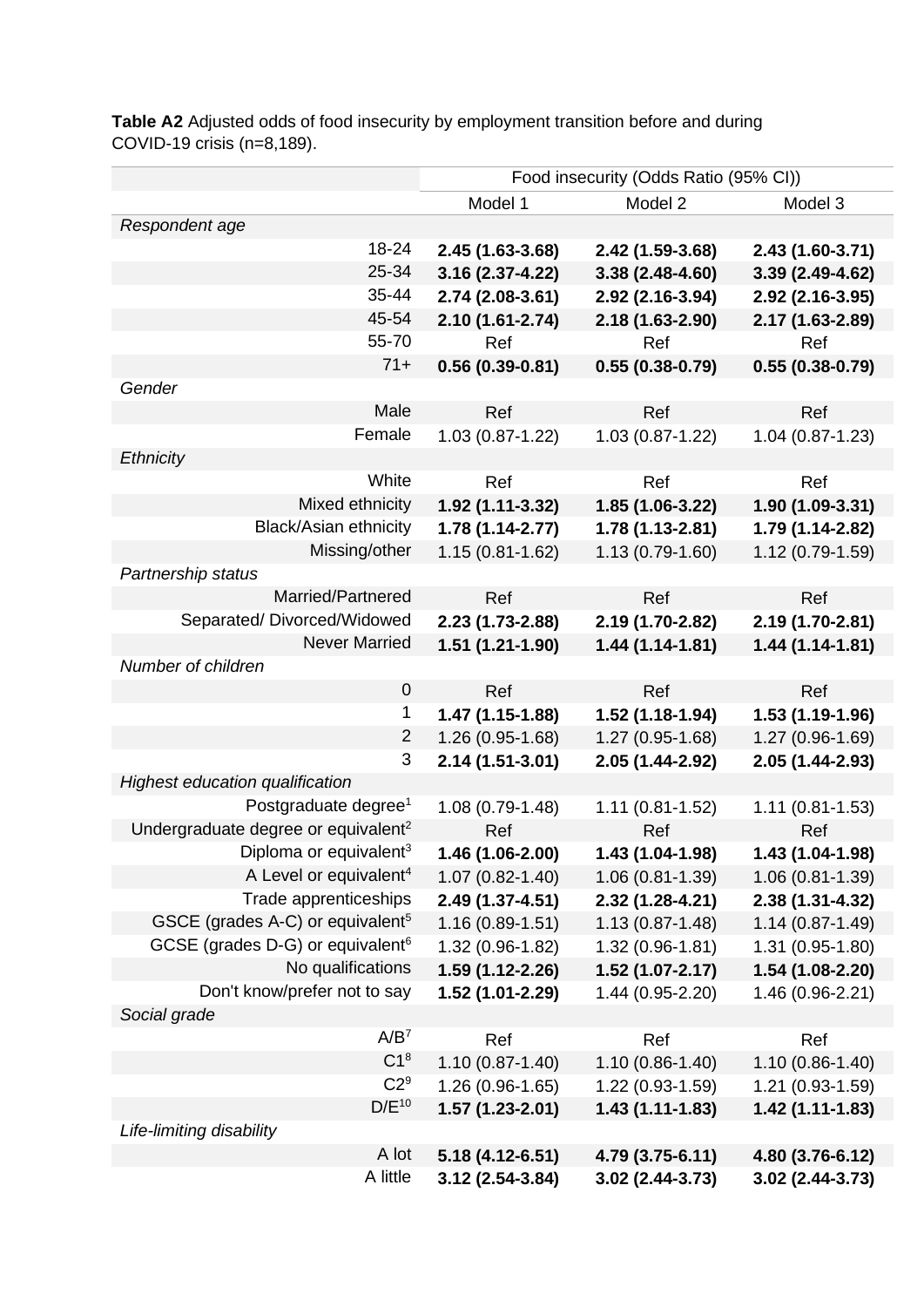| <b>No</b>                                                     | Ref                 | Ref                 | Ref                 |
|---------------------------------------------------------------|---------------------|---------------------|---------------------|
| Region/country                                                |                     |                     |                     |
| <b>North</b>                                                  | $0.87(0.65 - 1.17)$ | $0.90(0.67 - 1.22)$ | $0.90(0.67-1.22)$   |
| <b>Midlands</b>                                               | $0.96(0.70-1.33)$   | $0.99(0.72-1.38)$   | $0.99(0.72-1.38)$   |
| East                                                          | 1.09 (0.76-1.57)    | 1.15 (0.79-1.66)    | $1.16(0.80 - 1.67)$ |
| London                                                        | Ref                 | Ref                 | Ref                 |
| South                                                         | 1.22 (0.91-1.63)    | 1.27 (0.95-1.70)    | 1.28 (0.96-1.72)    |
| Wales                                                         | $0.94(0.60-1.46)$   | $0.97(0.62 - 1.51)$ | $0.98(0.63-1.53)$   |
| Scotland                                                      | $0.97(0.67 - 1.40)$ | 1.01 (0.70-1.47)    | 1.01 (0.70-1.46)    |
| Northern Ireland                                              | 1.46 (0.91-2.34)    | 1.51 (0.93-2.43)    | 1.50 (0.93-2.43)    |
| <b>Employment transition over COVID-19</b>                    |                     |                     |                     |
| Out of the workforce in Feb                                   |                     | 1.42 (1.11-1.82)    | 1.24 (0.92-1.69)    |
| Unemployed in Feb & currently                                 | ---                 | 2.43 (1.66-3.56)    | $1.98(1.15-3.41)$   |
| Working in Feb, unemployed currently                          |                     | 3.17 (1.79-5.62)    | 4.33 (1.83-10.25)   |
| Working in Feb, self-employed without<br>work currently       | ---                 | $2.31(1.51-3.54)$   | 1.71 (0.95-3.06)    |
| Working in Feb & self-employed<br>currently                   | ---                 | 1.48 (0.93-2.36)    | 1.51 (0.82-2.78)    |
| Working in Feb, furloughed currently                          | ---                 | 1.46 (1.07-2.00)    | 1.41 (0.92-2.16)    |
| Working in Feb & employed currently                           | ---                 | <b>Ref</b>          | Ref                 |
| Survey wave                                                   |                     |                     |                     |
| Wave 1                                                        | ---                 | ---                 | Ref                 |
| Wave 2                                                        |                     |                     | $0.90(0.68-1.20)$   |
| <b>Employment transition over COVID-</b><br>19*Survey wave    |                     |                     |                     |
| Out of the workforce in Feb*Wave2                             | $---$               | ---                 | 1.29 (0.88-1.89)    |
| Unemployed in Feb &<br>currently*Wave2                        |                     |                     | 1.46 (0.70-3.04)    |
| Working in Feb, unemployed<br>currently*Wave2                 |                     |                     | $0.61(0.19-1.91)$   |
| Working in Feb, self-employed without<br>work currently*Wave2 | ---                 |                     | 2.01 (0.87-4.68)    |
| Working in Feb & self-employed<br>currently*Wave2             |                     |                     | $0.96(0.38-2.40)$   |
| Working in Feb, furloughed<br>currently*Wave2                 |                     |                     | $1.07(0.58-2.00)$   |
| Working in Feb & employed<br>currently*Wave2                  |                     |                     | Ref                 |

 $1$  Higher degree or postgraduate qualifications

<sup>2</sup> Degree (undergraduate) (including B. Ed.), Postgraduate diplomas or Certificates (inc. PGCE), Professional qualifications at degree level

<sup>3</sup> Diplomas in higher education or other HE qualifications, HNC / HND / BTEC Higher, Teaching qualifications, Nursing or other medical qualifications, RSA Higher Diploma

<sup>4</sup> A/AS levels / SCE Higher / Scottish Certificate 6th Year Studies, NVQ / SVQ / GSVQ level 3 / GNVQ Advanced, ONC / OND / BTEC National, City and Guilds Advanced Craft / Final level / Part III / RSA, Advanced Diploma <sup>5</sup> O level / GCSE grades A-C / SCE Standard / Ordinary grades 1-3, CSE grade 1, NVQ / SVQ / GSVQ level 2 / GNVQ intermediate, BTEC /SCOTVEC

<sup>6</sup> O level / GCSE grades D-G / SCE Standard / Ordinary below grade 3, CSE grades 2-5, NVQ / SVQ / GSVQ level 1 / GNVQ foundation, BTEC / SCOTVEC first / General Certificate, City and Guilds part 1 / RSA Stage I-III

<sup>7</sup> Higher & intermediate managerial, administrative, professional occupations

<sup>8</sup> Supervisory, clerical & junior managerial, administrative, professional occupations

<sup>9</sup> Skilled manual occupations

<sup>10</sup> Semi-skilled & unskilled manual occupations, unemployed and lowest grade occupations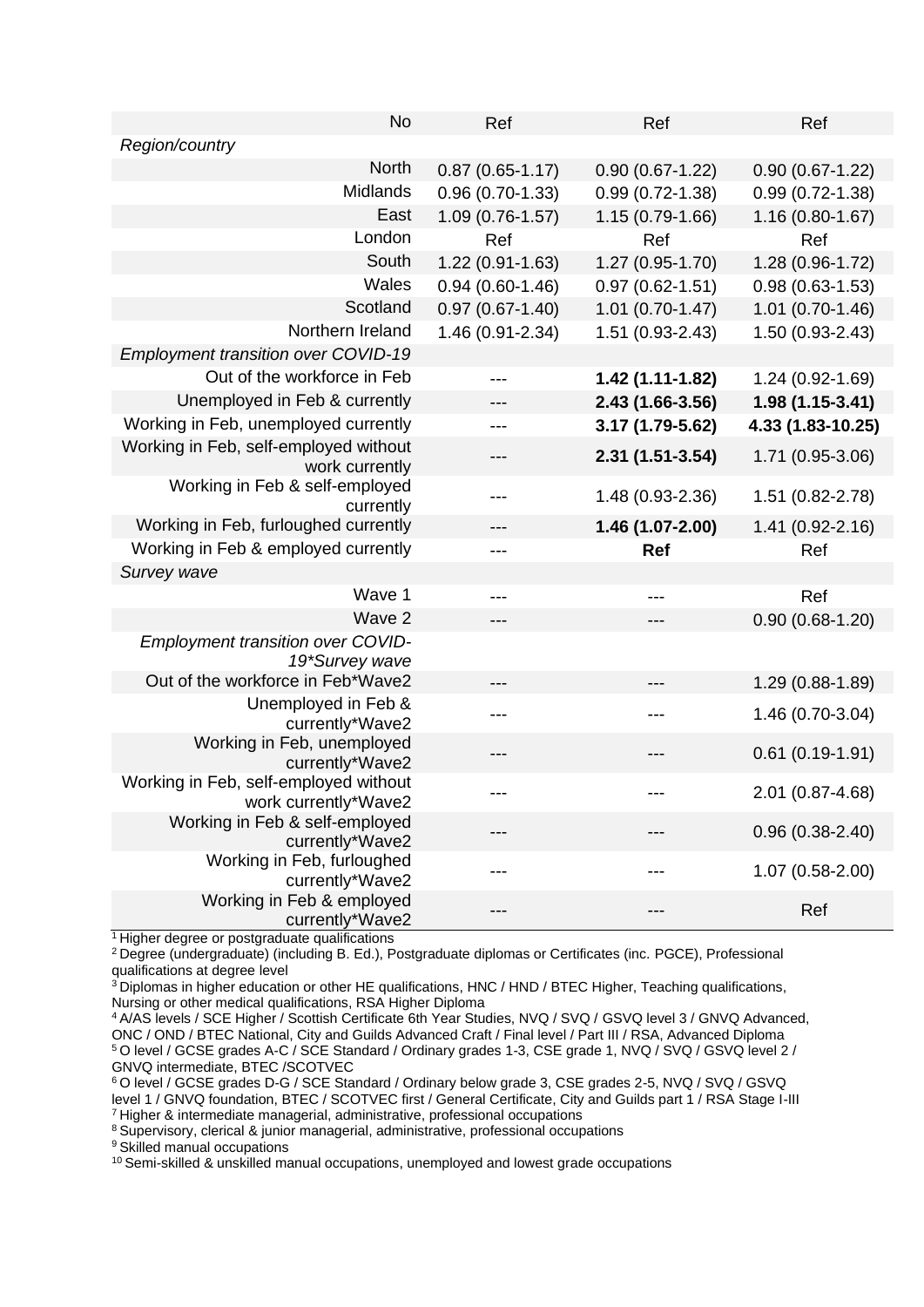Table A3 Projected rises in food insecurity resulting from projected rises in unemployment from the Office of Budgetary Responsibility assuming adjusted rate of food insecurity observed for long-term unemployed.<sup>36</sup>

|                                                                                                                                                                            | January to<br>March 2020 | Upside<br>scenario:<br>Peak in Q3 of<br>2020 | Moderate<br>scenario:<br>Peak in Q4<br>2020 | Downside<br>scenario:<br>Peak in Q1<br>2021 |
|----------------------------------------------------------------------------------------------------------------------------------------------------------------------------|--------------------------|----------------------------------------------|---------------------------------------------|---------------------------------------------|
| Unemployment rate                                                                                                                                                          | 3.9%                     | 9.7%                                         | 11.9%                                       | 13.2%                                       |
| Number of working age<br>adults unemployed                                                                                                                                 | 1,318,7641               | 3,205,097 <sup>2</sup>                       | 3,932,026 <sup>2</sup>                      | 4,361,575 <sup>2</sup>                      |
| Rise in number<br>unemployed <sup>2</sup>                                                                                                                                  |                          | 1,886,333                                    | 2,613,262                                   | 3,042,811                                   |
| Estimated number newly<br>unemployed working-age<br>adults experiencing food<br>insecurity $3$                                                                             |                          | 287,356                                      | 398,094                                     | 463,530                                     |
| Rise in food insecurity<br>attributed to new<br>unemployment from<br>baseline rate of food<br>insecurity among<br>employed <sup>4</sup>                                    |                          | 147,012                                      | 203,666                                     | 269,101                                     |
| Alternate scenario: rise<br>in food insecurity<br>attributed to new<br>unemployment from<br>baseline rate of food<br>insecurity among<br>furloughed employees <sup>5</sup> |                          | 94,540                                       | 130,973                                     | 196,409                                     |

<sup>1</sup> Unemployment rate and numbers of working-aged adults based on Labour Force Survey figures from nomis.co.uk.

<sup>2</sup>Number of projected unemployed adults based on reported number of 33,042,236 economically active working-age adults in January-March 2020. Source: nomis.co.uk

<sup>2</sup> Rise in number of unemployed working-age adults calculated as difference in number of unemployed working age adults in January to March 2020 to projected number for each scenario. <sup>3</sup> Adjusted prevalence of food insecurity among long-term unemployed applied of 15.2% (95% CI: 11.3% to 19.2%).

<sup>4</sup> To calculate this figure, the prevalence of food insecurity of 7.44% among adults who were furloughed was applied to number of newly unemployed adults. The number of newly food insecure is the difference in food insecurity from this baseline scenario assuming transition from furlough to unemployment for the newly unemployed.

<sup>5</sup> To calculate this figure, the prevalence of food insecurity of 10.2% among adults who were furloughed was applied to number of newly unemployed adults. The number of newly food insecure is the difference in food insecurity from this baseline scenario assuming transition from furlough to unemployment for the newly unemployed.

<sup>36</sup> <https://obr.uk/coronavirus-analysis/>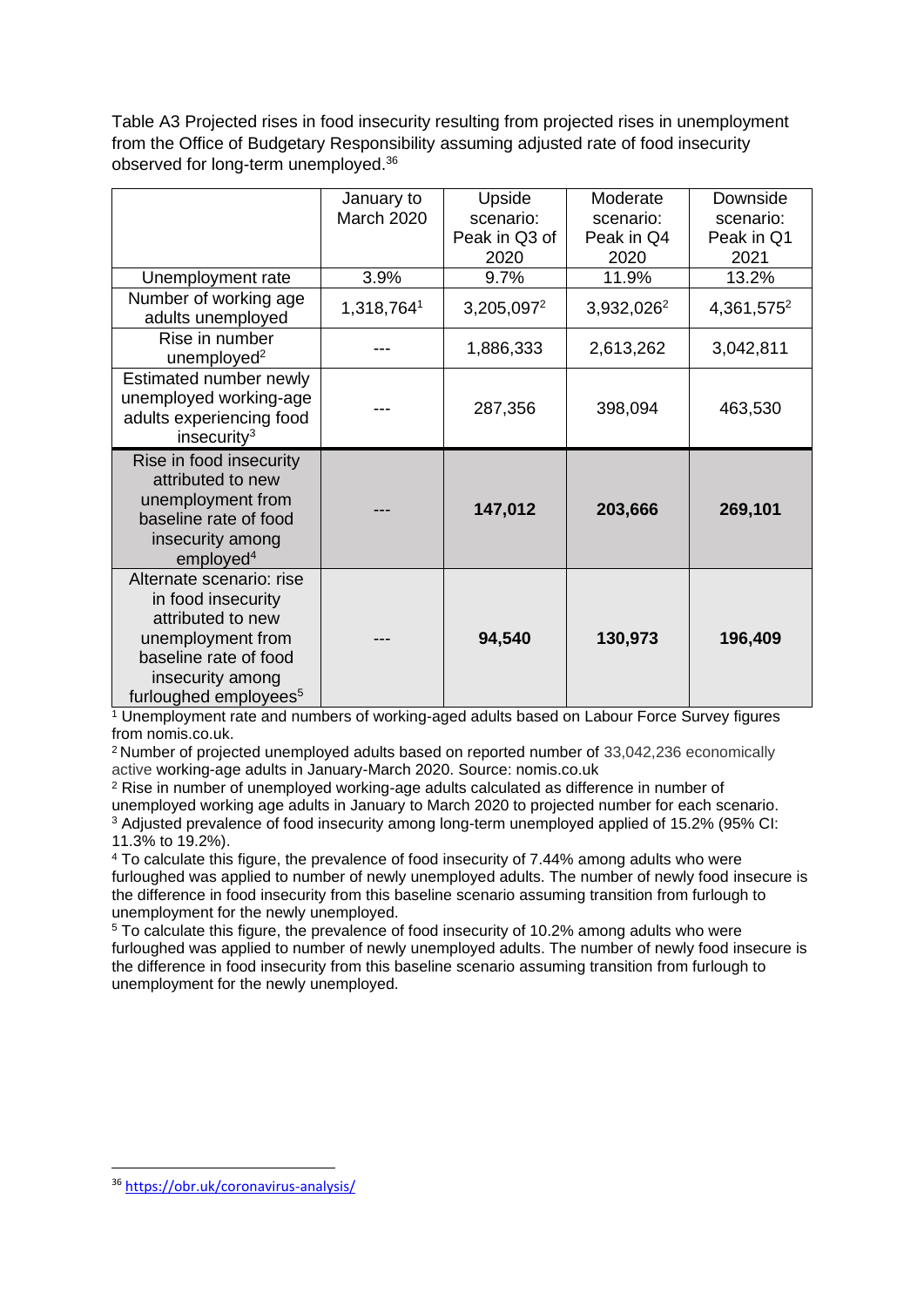

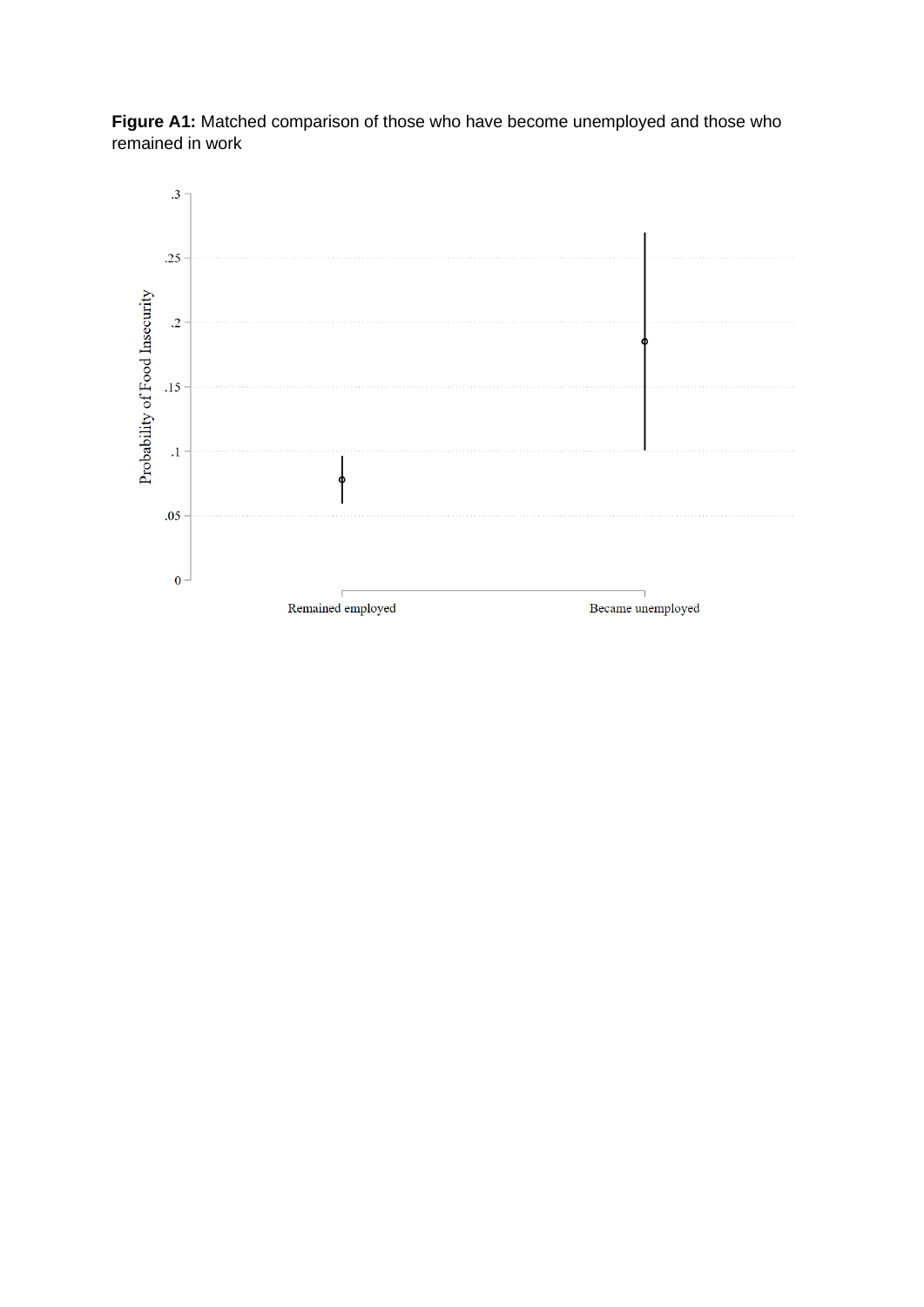